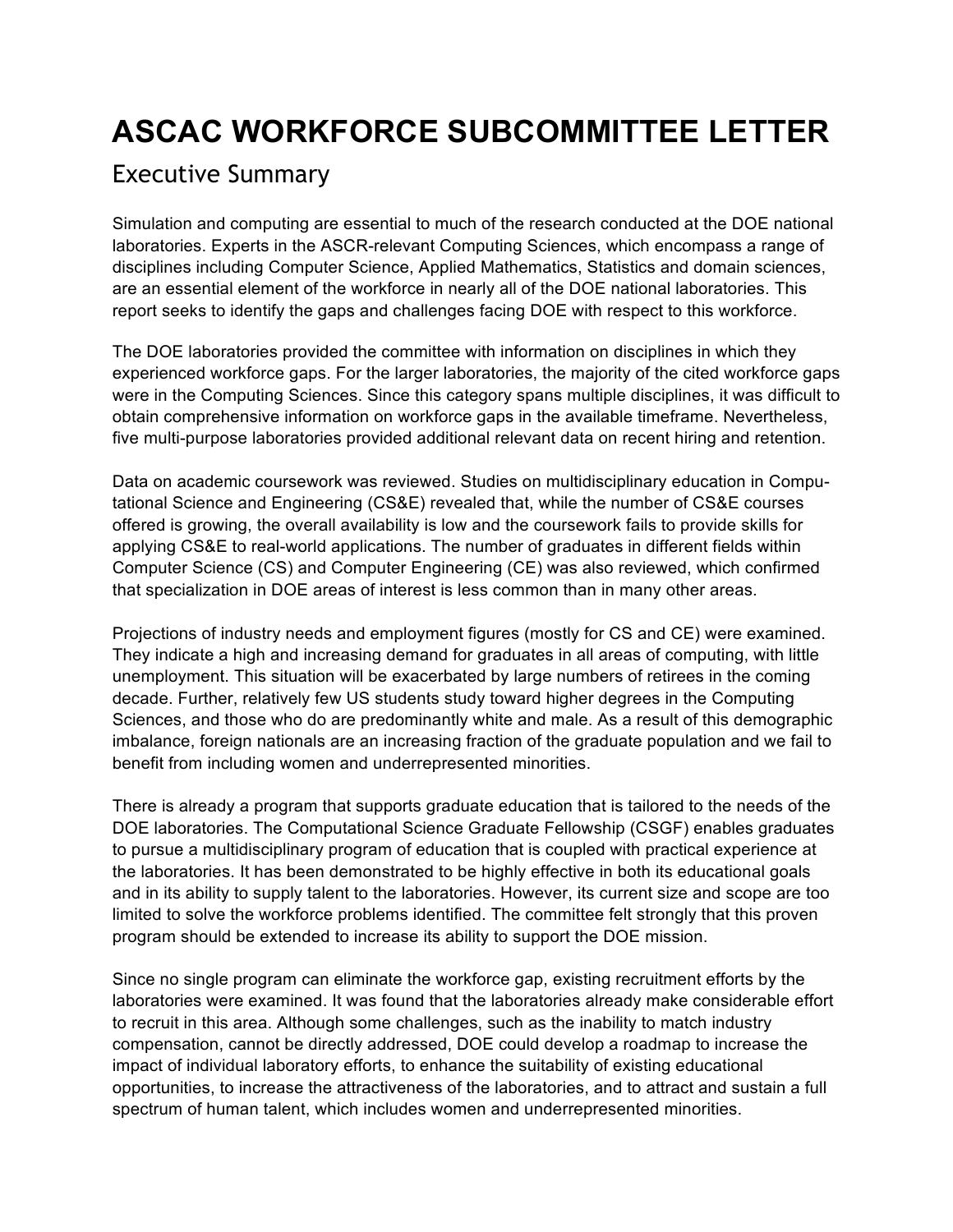### 1. Introduction

 This letter is ASCAC's response to the charge of February 19, 2014 to identify disciplines in which significantly greater emphasis in workforce training at the graduate or postdoctoral levels is necessary to address workforce gaps in current and future Office of Science mission needs.

 ASCAC formed a subcommittee to respond to the charge. It included participants engaged in DOE workforce training efforts, researchers and managers at DOE laboratories, academics in disciplines related to Advanced Scientific Computing, an industry leader in HPC, and a leader of graduate education and training in a major NSF HPC Center. They are as follows:

| Barbara Chapman (Chair), University of                                                       | Scott A. Lathrop, NCSA, University of Illinois                 |
|----------------------------------------------------------------------------------------------|----------------------------------------------------------------|
| <b>Houston</b>                                                                               | Urbana-Champaign                                               |
| Henri Calandra, Total SA                                                                     | <b>Vivek Sarkar, Rice University</b>                           |
| Silvia Crivelli, Lawrence Berkeley National<br>Laboratory and University of California Davis | Eric Stahlberg, Advanced Biomedical<br><b>Computing Center</b> |
| Jack Dongarra, University of Tennessee                                                       | Jeffrey S. Vetter, Oak Ridge National<br>Laboratory            |
| Jeffrey Hittinger, Lawrence Livermore National<br>Laboratory                                 | Dean Williams, Lawrence Livermore National<br>Laboratory       |
| Chris Johnson, University of Utah                                                            |                                                                |

 *Approach Taken:* The committee discussed the charge with Roscoe Giles and Barbara Helland. They solicited information from the DOE national laboratories on their workforce gaps that are significant for the DOE mission and reviewed their responses. They also reviewed reports from many sources, including the National Academies, National Science Foundation, and Computing Research Association. The committee prepared its report in teleconference calls and by email.

 *Interpretation of the Charge:* We focus our attention on **Computing Sciences** disciplines. We use this term throughout the document to cover multiple areas of importance to DOE including, but not limited to, Computational Science and Engineering. It includes fields such as Algorithms (both numerical and non-numerical); Applied Mathematics; Data Analysis, Management and Visualization; Cybersecurity; Software Engineering and High Performance Software Environments; and High Performance Computer Systems.

 In addition to specific recommendations for programs at the graduate and postdoctoral level that can address workforce development needs, the committee feels that a much broader perspective must be taken if the identified workforce challenges are to be resolved in the long term. Accordingly, we propose a number of additional, complementary recommendations.

 *Limitations of this Report:* The fields covered by the term Computing Sciences, as defined above, do not fit clearly within the traditional boundaries of academic disciplines and, in some instances, are inherently multidisciplinary. As a result, individual studies and surveys typically do not address the entire breadth of fields in the Computing Sciences nor is Human Resources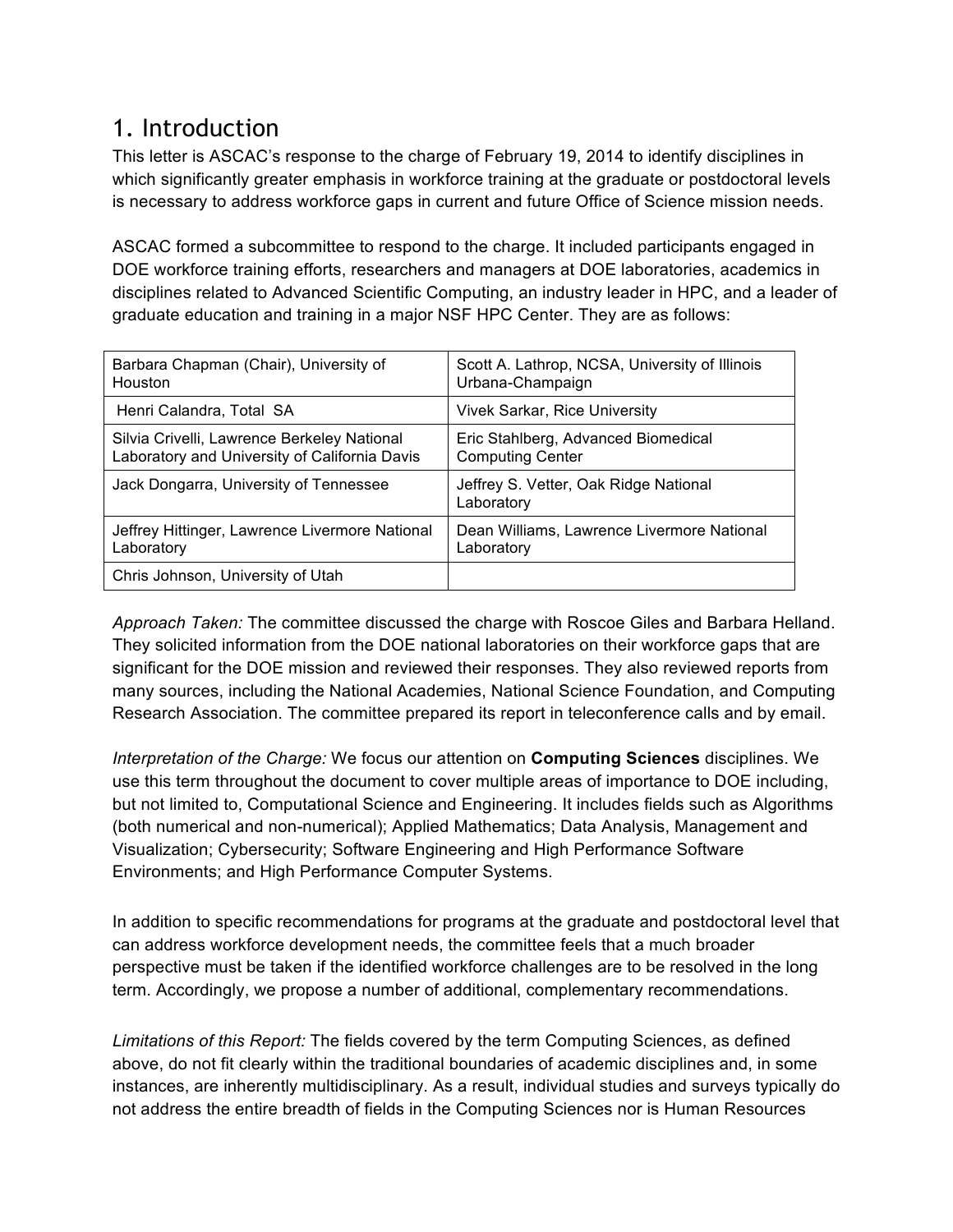data readily available for these sciences. Much of the material reviewed during the preparation of this report focused on subsets of the disciplines under consideration. Although we have made an effort to assimilate data in the area of interest, it remains difficult to make definitive statements.

# 2. Summary of Findings

 Under the auspices of the Office of Science, a significant fraction of the research and development undertaken at DOE national laboratories is centered on scientific computation. Therefore, maintaining a sufficient workforce in Computing Sciences is critical if the investment in ASCR facilities is to be realized. This report evaluates the Computing Sciences workforce critical for the Office of Science to meet its scientific mission.

 Results of data analyzed are that the Computing Sciences workforce recruitment and retention activities are below the level necessary to sustain ASCR facilities and maintain DOE's high standards of excellence for innovative research and development. In particular, the findings reveal that:

- • All large DOE national laboratories face workforce recruitment and retention challenges in the fields within Computing Sciences that are relevant to their mission (termed *ASCR- related Computing Sciences* in the following findings and the recommendations), including Algorithms (both numerical and non-numerical); Applied Mathematics; Data Analysis, Management and Visualization; Cybersecurity; Software Engineering and High Performance Software Environments; and High Performance Computer Systems.
- related Computing Sciences that are most relevant to the DOE mission. • Insufficient educational opportunities are available at academic institutions in the ASCR-
- • There is a growing national demand for graduates in ASCR-related Computing Sciences increasing workforce gap and a continued underrepresentation of minorities and females in the workforce unless there is an intervention. that far exceeds the supply from academic institutions. Future projections indicate an
- • The exemplary DOE Computational Science Graduate Fellowship (CSGF) program, deemed highly effective in every one of multiple reviews, is uniquely structured and positioned to help provide the future workforce with the interdisciplinary knowledge, motivation, and experiences necessary for contributing to the DOE mission.
- • The DOE laboratories have individually developed measures to help recruitment and effectiveness of their locally developed programs. retention, yet more can be done at the national level to amplify and extend the

The subcommittee recommends:

- • Preserve and increase investment in the DOE CSGF program while developing new high-quality students, particularly students from underrepresented populations and demographics, in the computing sciences. fellowship programs modeled after the CSGF program to increase opportunities for more
- • Develop a recruiting and retention program that increases DOE's visibility on university and college campuses, establish uniform measures across DOE laboratories to improve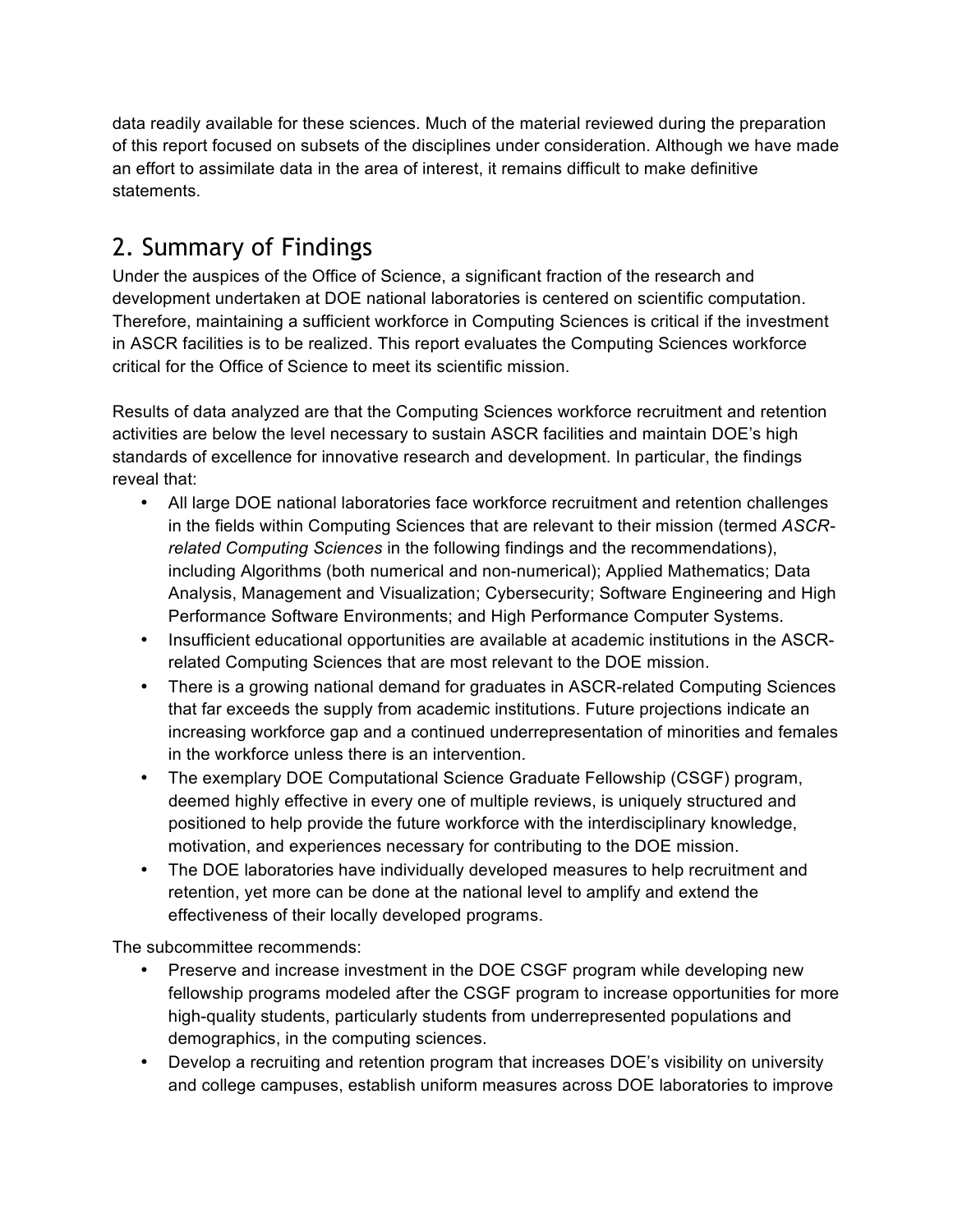model and its impact on recruiting and retention. the attractiveness of careers in DOE laboratories, and examine the laboratory funding

- • Establish a DOE-supported computing leadership graduate curriculum advisory group to identify and raise visibility of graduate level curricular competencies specifically required to fulfill DOE's Computing Sciences workforce needs.
- • Expand support for local laboratory programs, collect workforce data pertaining to the ASCR-related Computing Sciences, and encourage greater inter-laboratory sharing of information about locally successful programs and workforce related data.
- • Working with other agencies, develop a strategic plan with programs and incentives to pro-actively recruit, mentor and increase the involvement of significantly more women, minorities, people with disabilities, and other underrepresented populations into active participation in CS&E careers.

The Findings and Recommendations are further elaborated in Section 8.

# 3. Workforce Challenges at DOE's National Laboratories

 In a joint letter with the corresponding HEPAC and NSAC subcommittees, this committee invited the DOE laboratories to identify disciplines where they experience difficulties in recruiting and retention as a result either of an insufficient number of trained students in the U.S. at the graduate student and postdoctoral level or of high national and international demand, The information the labs provided is summarized in Table 1 in the Appendix along with the number of FTEs in each of the Office of Science laboratories (including the number of postdoctoral and graduate students) in Table 2. The acronyms used to denote the individual laboratories are also provided in the Appendix.

 Recruitment and retention challenges in the Computing Sciences were among the most frequently cited, and difficulties were reported in this area by all DOE national laboratories with a workforce greater than 2000 FTEs. An overview of the competencies in the Computing given in Table 1. Although some of the categories overlap, we reproduce them as reported. Several laboratories noted that they make significant efforts to recruit in these areas. Sciences that were reported as causing difficulties with respect to recruitment and retention are

 The responses also indicate that, in technical areas, some laboratories increasingly rely on foreign nationals to fill positions and that many recent openings had very small applicant pools. For example, TJNAL reported that, for 1 postdoc position in computational science, there was just 1 applicant, a foreign national. ORNL noted: "Over 75% of qualified applicants for a currently posted staff position in computational biology are foreign nationals. Over 75% of qualified applicants for currently posted postdoc positions in computer vision and machine learning are foreign nationals. For example, in a currently posted staff position in this area, where ability to obtain a Q clearance is preferred, 50% of the applicants are foreign nationals."

 The subcommittee solicited further details about hiring and retention from the seven multidisciplinary labs; the data from these inquiries are provided in Table 3 in the Appendix.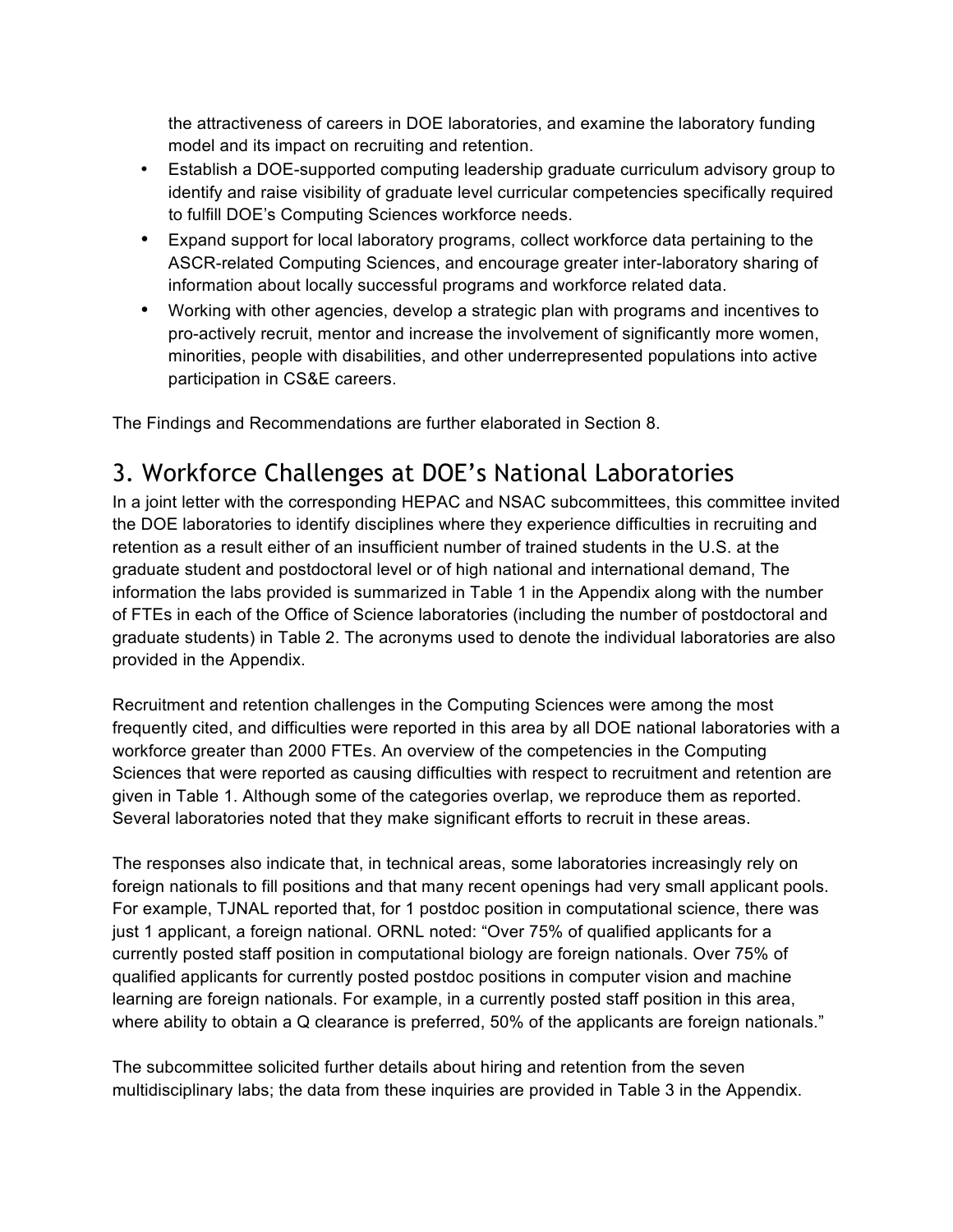From the five responses, the number of open positions suggests strong demand for M.S. and Ph.D.-level employees in the Computing Sciences, particularly at LBNL and ORNL, where the number of open positions represented roughly 25% of the total staff in the Computing Sciences. The laboratories appear to have difficulty filling these positions – it takes nominally 100 days at an Office of Science lab to fill a position and more than twice this time at an NNSA lab. Compare this to industry (Rothwell 2014): an average of 48 and 50 days for M.S. and Ph.D. across STEM fields, respectively, and an average of 39 days for positions in Computer and Mathematical Occupations (all degrees). Both LBNL and ORNL reported high percentages (38%) of foreign nationals in their Computing Sciences workforce. This number is below 10% for the NNSA labs (across all disciplines), where security clearances are often required, and it correlates with the longer time to fill open positions at NNSA labs. Of offers made, four labs report offer acceptance rates above 80%; PNNL has a lower rate of 68%, with location being the main reason. These figures appear to contradict the laboratories' perceptions that they lose candidates to competing offers; however, industry tends to make offers more quickly than the labs, so these numbers may not count qualified candidates who accepted competing offers before a lab offer could be made. Finally, in terms of attrition rates, the NNSA labs reported rates close to 5%, while the Office of Science labs had rates near or above 8% (although the rates for PNNL do not correct for a recent incentivized voluntary separation program). These rates are lower than the roughly 10% average annual (4/2013-4/2014) voluntary turnover rate in US technology companies of similar size (Radford, 2014). Again, this seems to contradict the laboratories' perceptions of high attrition. The attrition rates for the laboratories may be increasing above historic norms *for the labs*, leading to this perception. Furthermore, the laboratories generally cannot support "deep benches" of similar skill sets, so the loss of one or mismatch of perceptions and data in acceptance and attrition rates suggests that better data and further investigation is needed. two employees in a particular area could represent a catastrophic loss of expertise. The

# 4. Status of Related Disciplines in Academia

 Several of the Computing Sciences disciplines are part of the curriculum in many academic institutions throughout the nation, most often as part of a Computer Science, Information Science or Computer Engineering program. In contrast, Computational Science and Engineering (CS&E) is an emerging field of study that is truly interdisciplinary, with participating faculty from Mathematics, Computer/Information Science, and many domain sciences across the curriculum that have embraced computationally intensive methods. Surveys (SIAM 2014, Krell 2010, Dongarra 2012) identify graduate programs of various composition that have recently started in CS&E in the USA and internationally. Programs can be found that have a course concentration, an emphasis, a certificate, a minor, or a degree in CS&E.

 CS&E is considered to encompass applications in science/engineering (domain sciences), applied mathematics, numerical analysis, and computer science. Going from application area to computational results requires domain expertise, problem formulation, mathematical modeling, numerical analysis, model discretization, algorithm development, software implementation, program execution, analysis, uncertainty quantification, validation, data analysis and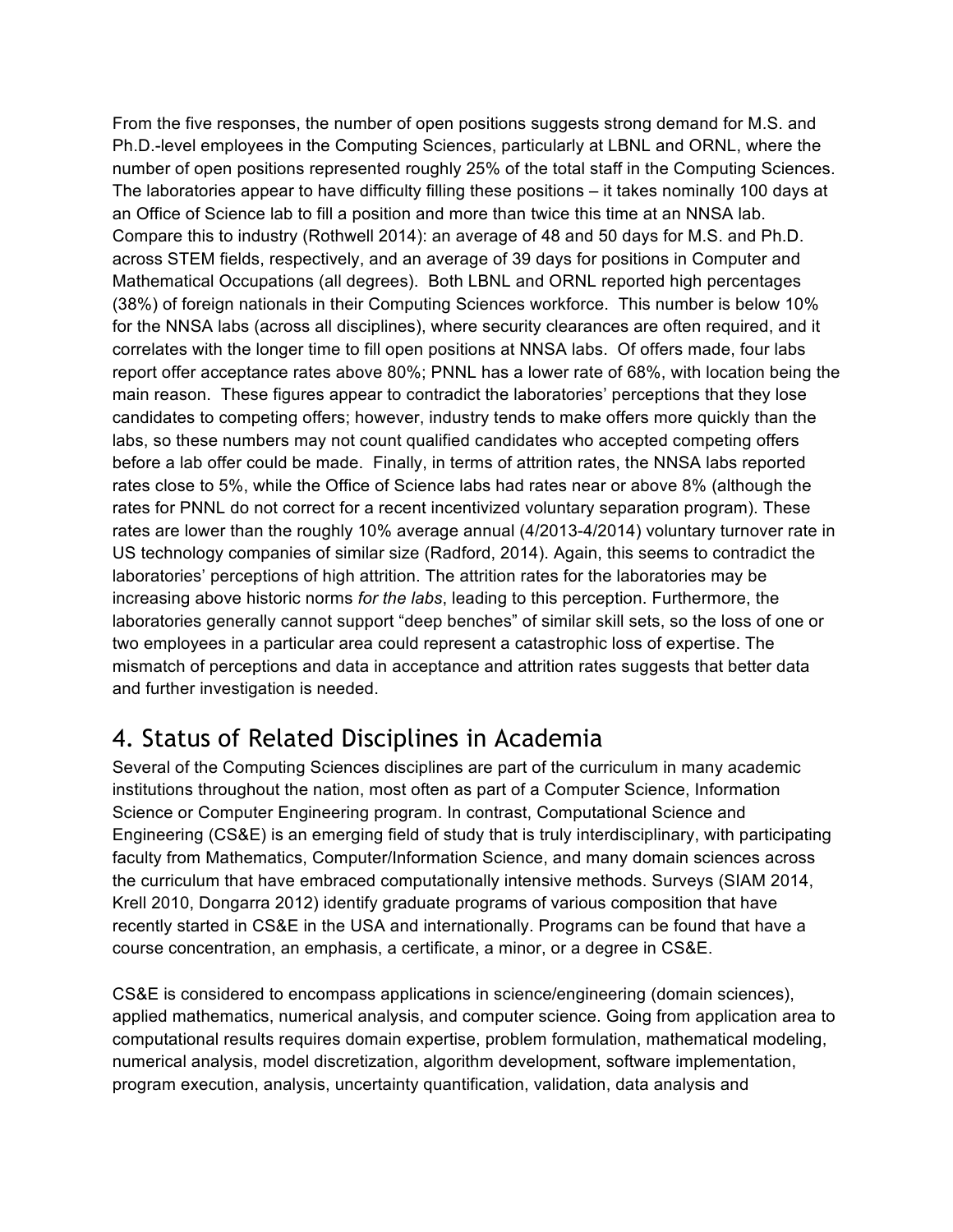visualization of results. CS&E focuses on the integration of problem-solving methodologies and tools for solving scientific and engineering problems and involves all of these activities.

 Two models for the organization of graduate education programs in CS&E have emerged. In the first, a graduate degree in CS&E is awarded by an existing department, usually mathematics or computer science. Examples are Georgia Tech and Rice University. In the second model, graduate degrees are awarded in one or more of the scientific disciplines chemistry, physics, mathematics, biology, computer science, science and engineering, with an area of specializ- ation of CS&E. Examples can be found at the University of Illinois U/C and University of Tennessee. The CS&E programs residing in different departments usually share a core curriculum and standards for graduation.

 The need for more such programs and the difficulties of establishing them in compartmental- ized academic environments were already stated in the PITAC report (PITAC 2005). We observe that although progress has been made since then, the number of students graduating remains low. Another observation is that Computing areas important to DOE are being studied at a lower rate than more traditional areas of Computing, such as Artificial Intelligence and Networking. As Table 4 in the Appendix shows, the number of PhDs granted over the past four years in areas such as High Performance Computing, Scientific and Numerical Computing, and Visualization are significantly smaller than in other areas of Computing.

 Graduate CS&E programs typically do not provide exposure to real-world applications and hence are not able to impart some of the complexities of the field. An NSF taskforce (NSF-ACCI 2011) concluded that universities are not adequately preparing students with the right skills to become tomorrow's computational scientists and engineers able to harness powerful new supercomputers for scientific application and innovation. They also state that educational technological enterprises. Almost no universities have, or are likely to develop, a curriculum that focuses on topics associated with petascale and exascale science. Indeed, many of the issues in exascale science are not yet understood. However, it is important to start soon to lay the educational foundations for thinking about the emerging computational challenges. programs do not teach the skills essential for applying CS&E in modern scientific and

 While CS&E has long focused on compute-intensive applications, in the past few years, there is a growing awareness of importance of data-intensive applications. In the 2013 DOE ASCAC Report on Synergistic Challenges in Data-Intensive Science and Exascale Computing, it was  noted that: *"Data-intensive research activities are increasing in all domains of science, and exascale computing is a key enabler of these activities… Over the past decade, a new paradigm for scientific discovery is emerging due to the availability of exponentially increasing volumes of data from large instruments such as telescopes, colliders, and light sources, as well as the proliferation of sensors and high-throughput analysis devices."* 

 Data science, which overlaps with CS&E, is also interdisciplinary, bringing together applied mathematics, statistics, computer science, and domain knowledge; as such, it requires training that crosses traditional academic disciplines. According to a recent McKinsey report (McKinsey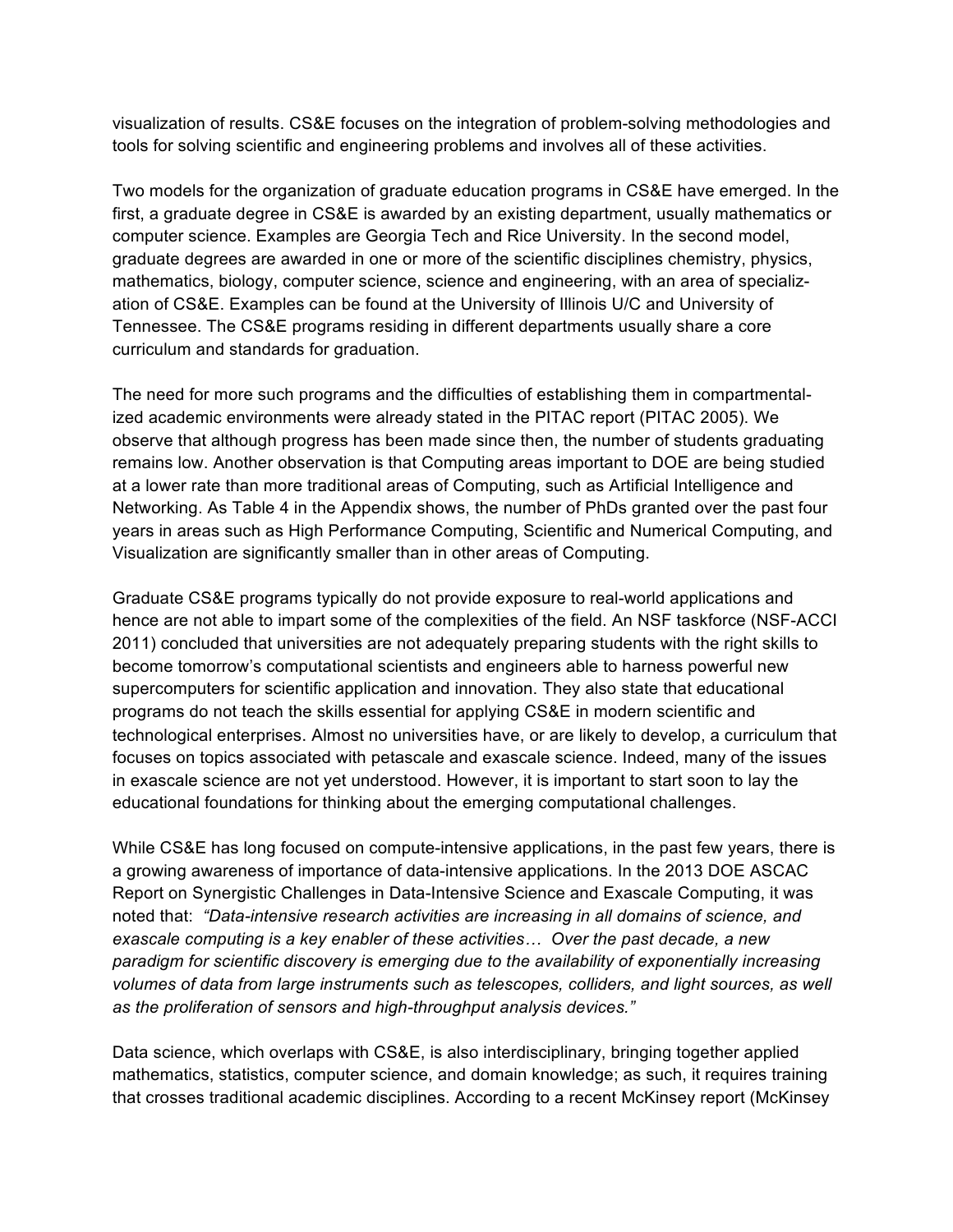2011), there is a growing shortage of people who have the proper training to deal with big data, so-call Data Scientists. While universities are responding to this growing demand with multiple new M.S. level programs (IAA 2014), there will be significant competition with industry for people with Data Science training.

# 5. Impact of National Demand and Other Workforce Factors

 The disciplines within the Computing Sciences are in extremely high demand nationally and internationally. Consequently, workforce challenges have been widely reported (HEC-IWG 2013, IDC 2010). The Council on Competitiveness studied the role of these technologies in driving private-sector competitiveness and concluded: "HPC is a proven game-changing technology" (Council 2008). The expected job growth across all of Computer Science nationwide has been variously articulated. The US Bureau of Labor Statistics projects that there will be over 1 million jobs available for people trained in this discipline during 2010-2020, compared to under 100,000 jobs for "non-computer" electrical and electronics engineers. Bill Gates' testimony (Gates 2008) to the House Science Committee on the COMPETES bill put this into perspective: "According to the Bureau of Labor Statistics, we are adding over 100,000 new computer-related jobs each year. But only 15,000 students earned bachelor's degrees in computer science and engineering in 2006 and that number continues to drop."

 As described in the previous section, growth in degrees earned in the Computing Sciences remains modest despite the increasing reliance of US industry on computing for its business products. One favorable trend in this data is the growth in doctoral degrees earned in HPC (Table 4). The Taulbee survey (Zweben 2014), which focuses primarily on Computer Science and Computer Engineering, reports a very low unemployment rate (0.8%) in this area, with only 8.2% of PhD graduates from US institutions taking positions outside North America in the fields of interest. Both the unemployment figure and the number departing the US declined over the previous year, indicating a high level of job availability. The same document reports that 70% of HPC graduates went to industry and only 13% to government jobs. For Scientific and Numerical Computing, 55% of PhD graduates entered industry and 7% took government jobs.

 The shortage is likely to grow. In 2003, the National Science Board projected a large increase in retirements among Science and Engineering degreed workers over a period of two decades (National Science Board 2003). NSF data (NSF 2002) indicated that retirements in this sector of the workforce were expected to increase dramatically over the next 20 years. They stated that more than half of these workers were age 40 or older and that the 40-44 age group was nearly 4 times as large as the 60-64 age group. Roughly 10 years later, this age group is in the early to mid-fifties; a large number of retirees may be expected during the coming decade.

 the Computing Sciences was their inability to match industry compensation. PNNL reported: "In recruiting and retention challenges due to strong competition for candidates and more specifically, the willingness/ability of our competitors to provide compensation packages that we, as a national lab, cannot compete with." Other impediments include the current constraints on Several laboratories stated that a major challenge with respect to recruitment and retention in the areas of big data, high performance computing, cyber security and biotech, we experience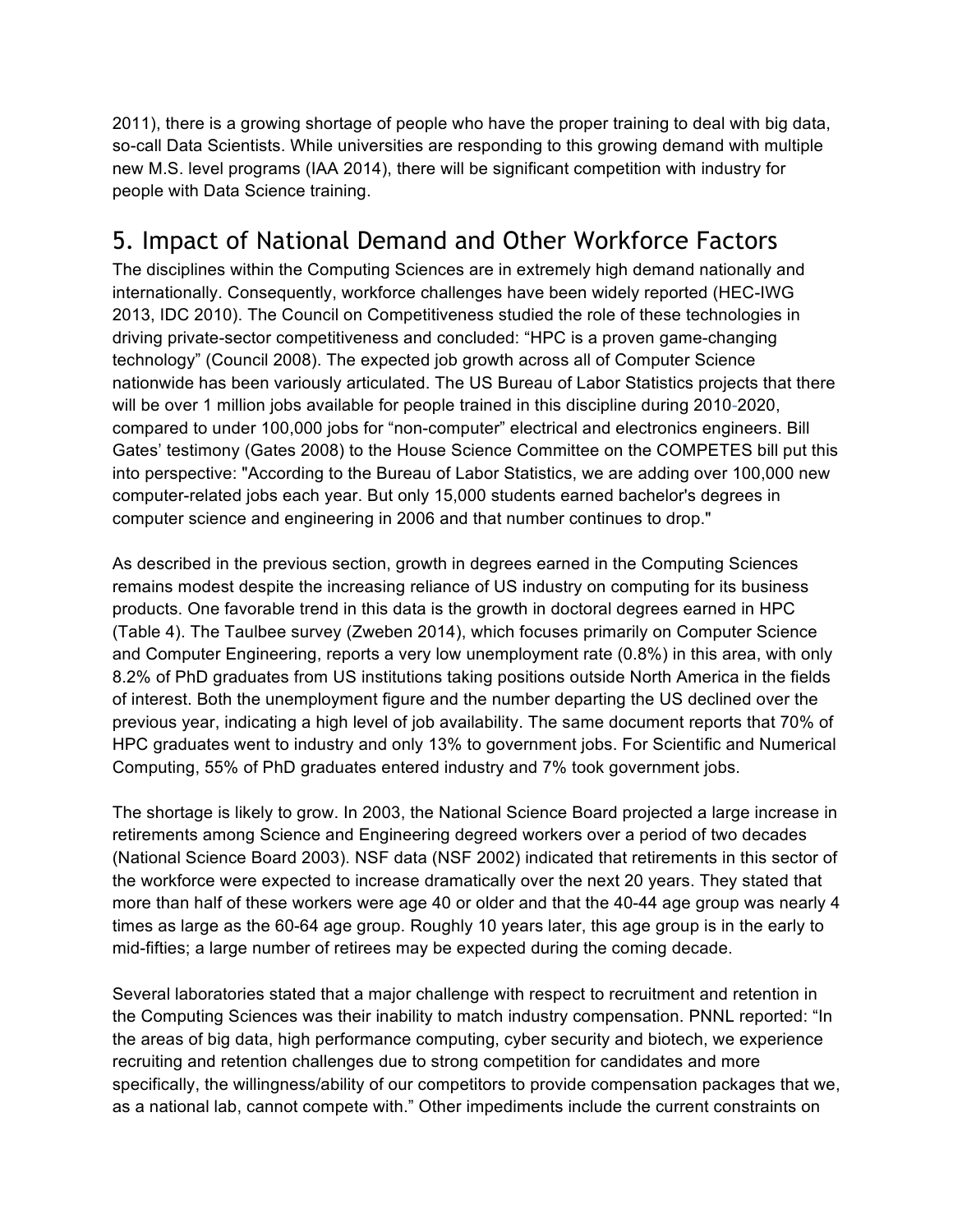conference travel, since such venues are ideal places to find promising candidates, and an observed general lack of awareness among graduate students of career opportunities at the DOE laboratories.

 Many sectors of the population are significantly underrepresented in the Computing Sciences. According to the Taulbee data, in 2014 women comprise a low and declining percentage of computing graduates, with 17.2% of Computer Science and 18% of all computing doctorates. Less than 2% of computational science doctorates are awarded to Hispanic or African-American students. The fraction of degrees awarded to non-US citizens continues to climb, reaching over 58% of all Computing Science doctoral degrees (Table 5 in the Appendix gives examples). Similar demographic data at the career level reveals a workforce that is mostly male and mostly white. Within the DOE, LBNL is about to release its demographic data for the first time (see Table 6 in the Appendix). Their data reveals a specific retention challenge, since there is a decrease in the percentage of women from postdoctoral (15.6%) to career level. The fraction of underrepresented minorities (4.5%) does not change from the postdoctoral to the career level, indicating a problem of recruitment not retention. Similar data can be observed at the other DOE laboratories. While this is a broader societal problem (CEOSE 2013), an increase in diversity would not only greatly increase the pool of US talent but also provide the intrinsic benefits of a diverse workforce to the DOE. We discuss this finding further in the Appendix.

# 6. Impact of Existing DOE-Wide Workforce Training

 To address the need for doctorate-level computational scientists and engineers, in 1991, ASCR  established the **DOE Computational Science Graduate Fellowship (CSGF) program.** This cornerstone of DOE CS&E workforce development is jointly funded by ASCR and NNSA at roughly \$6-7M per year, which supports roughly 20 new fellows each year.

 CSGF is a unique program with four principal objectives (McNeely 2012): a) to help ensure an adequate supply of scientists and engineers appropriately trained to meet national workforce needs in computational sciences including those of the DOE; b) to provide fellows with cross- disciplinary experience opportunities in highly productive work teams by making national DOE laboratories available for practical work experiences; c) to strengthen collaborative ties between in the computational sciences and to encourage talented students to pursue such careers, thus building the next generation of leaders in computational science. the national academic community and DOE laboratories; and d) to raise the visibility of careers

Four effective features that enable the CSGF program to achieve these goals include:

 *i.* An interdisciplinary **Program of Study (POS)** that provides a broad foundation for further CS&E training and practice. Fellows are required to propose and to follow a POS that includes courses in science, applied mathematics, and computer science. The intent is to provide the comprehensive set of mathematical, scientific, and computational skills and techniques needed to tackle the challenges in government, academic, and industrial sectors.

 provides them with the opportunity to work with laboratory experts on real-life, large-scale, *ii.* A **research practicum** that opens the doors of DOE laboratories to the fellows and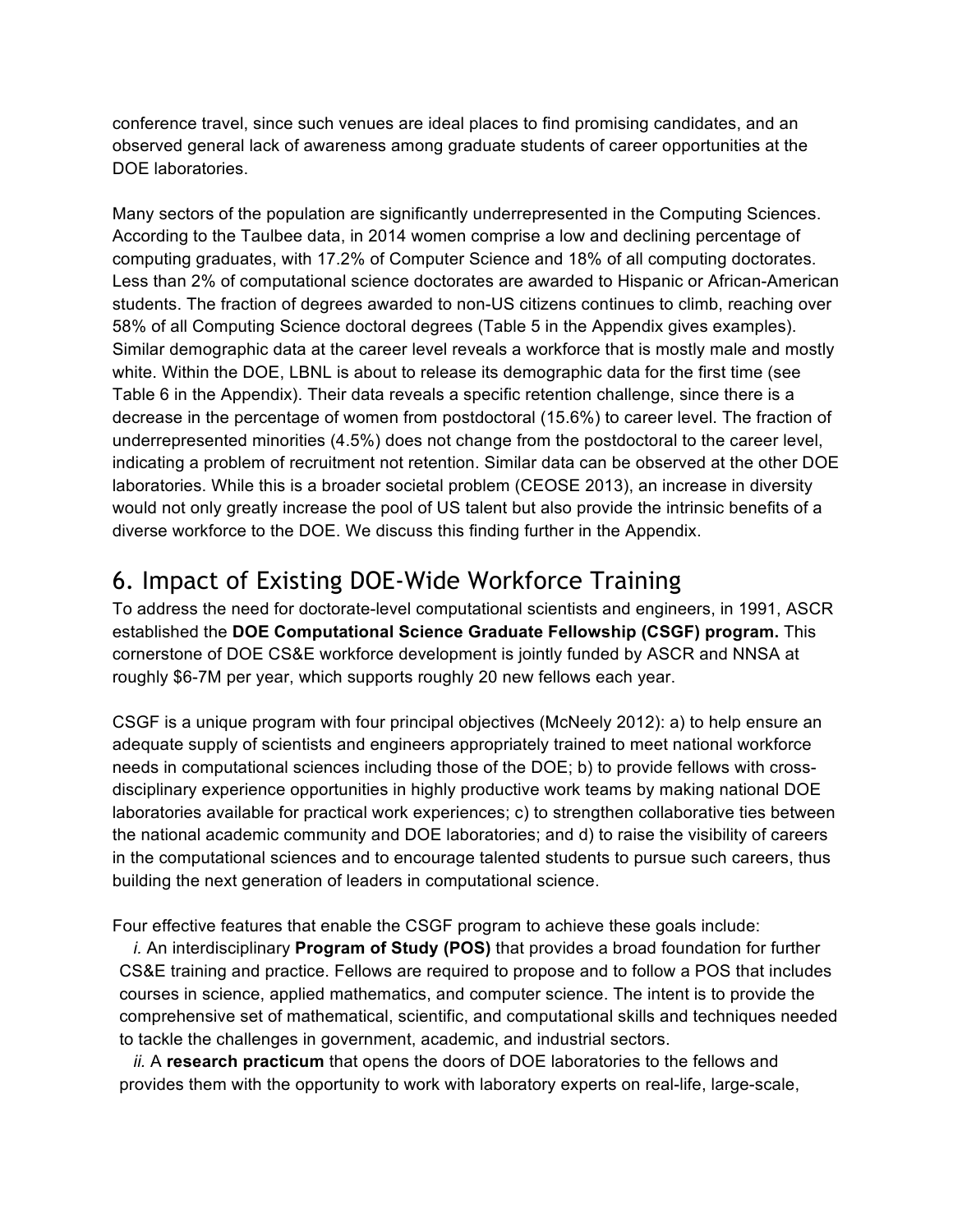multidisciplinary research projects. The practicum exposes fellows to the power of HPC as well as the advantages of collaboration, and it is usually a defining point in their careers.

 *iii.* An **annual program review** where past and current fellows, DOE staff, faculty, and other members of the CS&E community come together to share ideas, support one another, and learn about DOE research and employment opportunities. This meeting also provides further opportunities for training in HPC and development of leadership skills.

 computational scientists and engineers. Selection is not solely based on numerical metrics, such as grades or GRE scores, but is the result of a careful assessment by a committee of *iv.* A **selection process** that is crafted to evaluate individuals and their potential as future technical experts who understand the program goals.

 CSGF effectively lowers the barriers that separate the different scientific disciplines and exposes fellows to knowledge, experiences, and tools that alter their single-faceted view of science. Another key outcome is that this program allows fellows to build collaborative networks across generational and discipline lines. Hence, because of the deeply invested pedagogical intervention that is at the core of the program, CSGF creates a new kind of scientist that does not naturally result from traditional academic environments or from other fellowship programs.

 Reviews of the CSGF program (Kerman 2006, Manteuffel 2011, McNeely 2012) indicate that it has been highly successful within its size and scope. The 2011 ASCAC review of the program (Manteuffel 2011), based on data from 102 alumni from 2001-2009, states that "a large percentage of fellows spend a portion of their early career in the DOE laboratories and an even larger portion continue interaction with the DOE laboratories as they pursue their careers in academia and industry." Data from this report indicate that roughly one third were employed at DOE and other government laboratories, roughly one quarter were employed in industry, and prestigious postdoctoral fellowships. Both the 2006 and 2011 reviews recommend that the program be increased in size and that its scope either be expanded or that similar fellowships in enabling sciences, such as computational mathematics and computer science, be established. the remainder predominantly held academic positions. Nine of these alumni received

 The 2012 longitudinal study of the CSGF program (McNeely 2012), based on surveys of 236 of the 344 alumni and fellows in 2011, further indicates success. Of 155 respondents with completed degrees, it found that 28% of worked in government, 38% in education, and 34% in industry; 89% reported CS&E-related employment. Of 142 alumni for whom CVs were available, the median number of peer-reviewed publications ranged from 18 to 33 across five subgroups based on years since degree; 96 fellows reported publications in top-ranked journals. Other data indicated that fellows and alumni are engaged in service activity and are assuming professional leadership positions. Fully 98% of the fellows indicated that the fellowship directly impacted both the methods used to pursue their own research and their scientific research foci.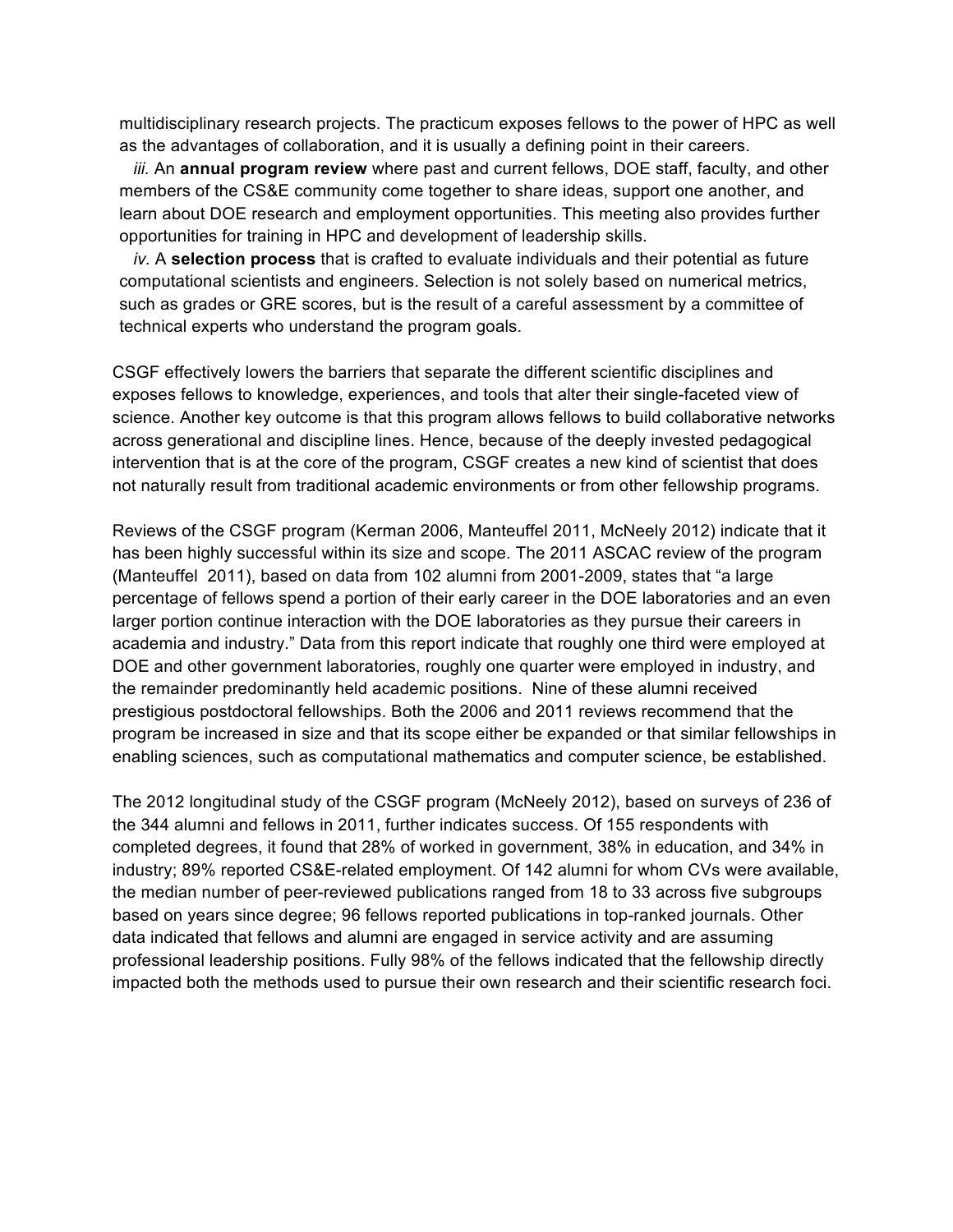# 7. Role of DOE Laboratories in Workforce Development and Retention

 The DOE laboratories will continue to have an important role to play in workforce development. Training in areas that are vital to the DOE mission, and, in particular, in pushing the limits of HPC research, complex systems modeling, and the intersection of these two areas, is especially important and is unlikely to be provided elsewhere.

 The laboratories actively address the workforce challenges identified in the previous sections, each pursuing their own strategies for attracting, training, and retaining workers in the Computing Sciences. The labs must continue to engage in workforce development in these disciplines to address specific laboratory needs and to develop and maintain a workforce pipeline that spans staff from graduation throughout their career. Unfortunately, these strategies are not coordinated.

 Many laboratories actively engage graduate students and postdocs through a variety of programs that serve both to introduce the students to the laboratories as potential places of context of HPC. Most laboratories provide summer internship programs that are funded directly host hundreds of student interns every summer. In addition, some principal investigators fund university subcontracts that support graduate students and academic postdocs, not sited at the future employment, and to begin to build skills not often taught in academia, especially in the from laboratory staff's research projects. At several DOE laboratories, it is typical for each to laboratory.

 A better approach, in the sense that it provides more direct exposure to the laboratory environment, are graduate degree programs in which laboratory researchers jointly serve as the student's Ph.D. advisor and where the student conducts a large portion of their research at the laboratory. Examples include the Higher Education Research Experiences at ORNL program, at LLNL, a variety of graduate research appointments at ANL, and the Master's Fellowships at SNL Similarly, the recently instituted Office of Science Graduate Student Research (SCGSR) program supports graduate students to conduct part of their thesis research at a DOE laboratory. Postdoctoral programs are a key component to the hiring pipeline; in fact, many staff are hired from the ranks of the postdoctoral researchers. In particular, named postdoctoral new talent to the DOE laboratories. A common theme identified by many labs is that early exposure to the laboratory environment can attract better-qualified students into permanent laboratory roles. And, once at the laboratory, programs, such as LBNL's Tuition Reimbursement Program and LLNL's Education Assistance Program, provide tuition assistance to allow existing employees to pursue lab-relevant academic coursework and earn graduate degrees while the Graduate Research Assistant Program at LANL, the Livermore Graduate Scholar program fellowships, such as ANL's Wilkinson and ORNL's Householder, are invaluable in attracting top working.

 With respect to mid-career challenges, the DOE Office of Science and the Laboratories should reexamine the career paths they offer to staff to ensure that they are competitive career choices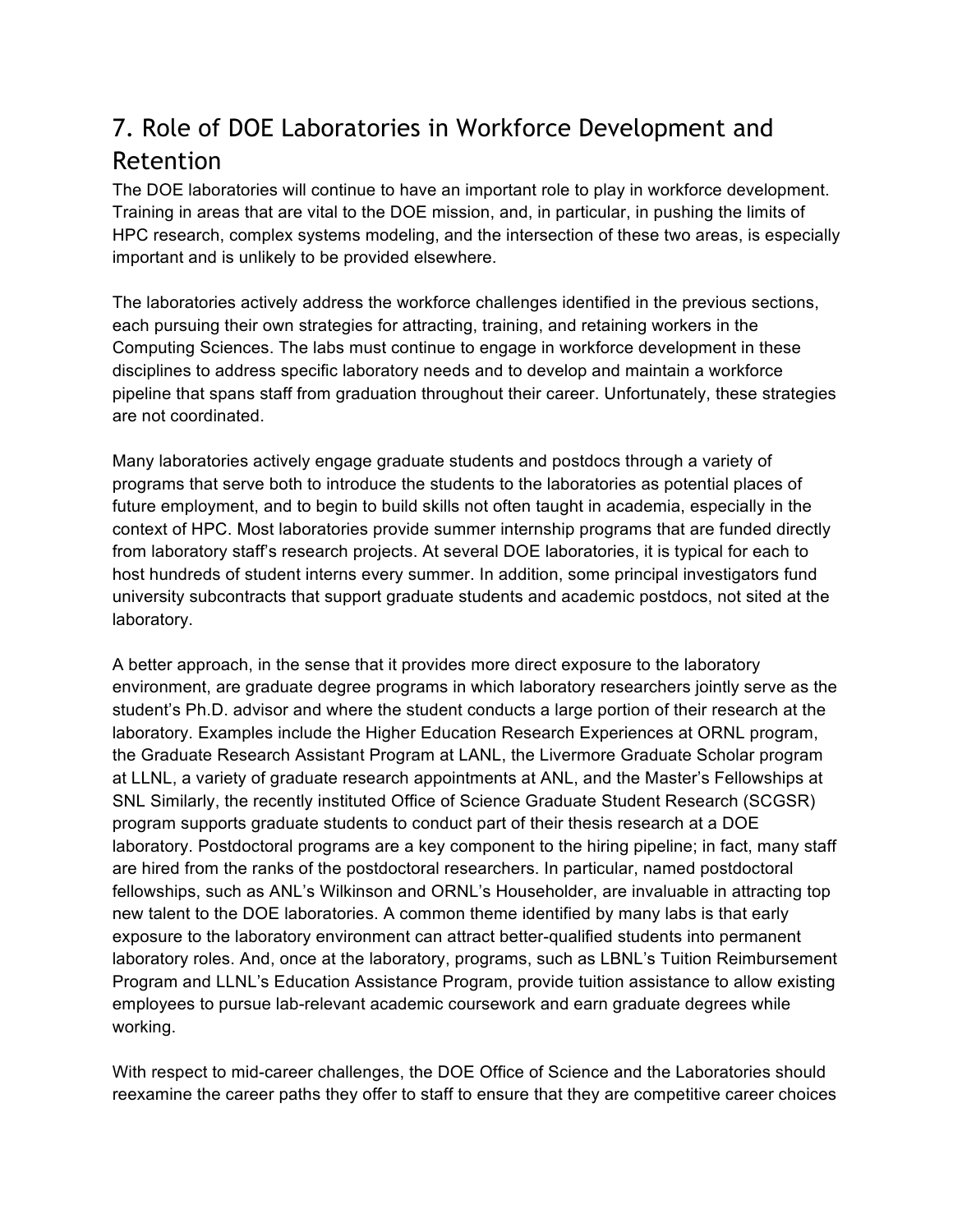when benchmarked against their peers. In this regard, the committee identified two possible areas for further exploration.

 First, recent changes in funding models for computing research at the DOE Office of Science Laboratories have introduced several workforce challenges for engineers and scientists at all levels. For several decades, the DOE Office of Science provided stewardship to the laboratories multiple FTEs) at the laboratories for long-term periods to work on important long-term scientific challenges. This model has been replaced by one where DOE SC provides smaller amounts of selected solicitations, which are openly competed frequently (e.g. every 2-3 years). While this new approach enables broad portfolios that address many topics, this cadence and funding level is particularly intimidating for early career laboratory researchers who have no other of time writing proposals. This laboratory model sits in stark contrast to that of academic tenure- the primary complaints of departing research staff members. DOE and the laboratories need to develop more targeted programs to ensure that staff members see the career choice of a laboratory as a sustainable career option. and in this role, it provided large grants to senior investigators and hierarchical teams (e.g., funding (less than one FTE) to one or more investigators at laboratories via competitively funding options, must constantly assess their funding situation, and spend an inordinate amount track researchers who derive most, or all, of their salary from their host university, and is one of

 Second, specific attention should be targeted toward early and mid-career funding opportunities. These opportunities are one way to allow young engineers and scientists to establish a research program at the labs without dividing their time among multiple projects. Two examples of such programs are early-career LDRDs and DOE's early career solicitation.

 Indeed, in the realm of retention, the laboratories still have much work to do to find approaches attitudes, incentives (e.g., portable 401k's versus pensions), and 'flat world' accessibility allow laboratory cultures have traditionally valued longer-term commitments in order to tackle grand- challenge, interdisciplinary scientific problems. In this area, DOE and the laboratories need to opportunities throughout employee's careers, and expecting employees to change roles and organizations much more frequently than in the past decades. The need for such opportunities may be met through rotations that allow employees to gain exposure and experience in a variety of areas and training opportunities, short-term and longer-term sabbaticals that allow researchers to explore fresh areas and ideas, and detail assignments, provided that government-imposed rules and barriers can be removed (with the help of DOE). Other measures that may help with the retention problem include providing family care resources to address work/life balance issues, such as childcare and backup care services, community child resources, elder care, and lactation programs. Of course, creating an environment that values and eliminates barriers to productive scientific inquiry, such as stable funding, less restrictive that ensure the workforce maintains a healthy pipeline of workers throughout their careers. New talented employees to investigate fresh challenges and opportunities frequently; however, find ways to become more agile, to accommodate employee's desire for a greater variety of travel policies, and open intellectual property policies, will also be necessary to attract and retain world-class researchers.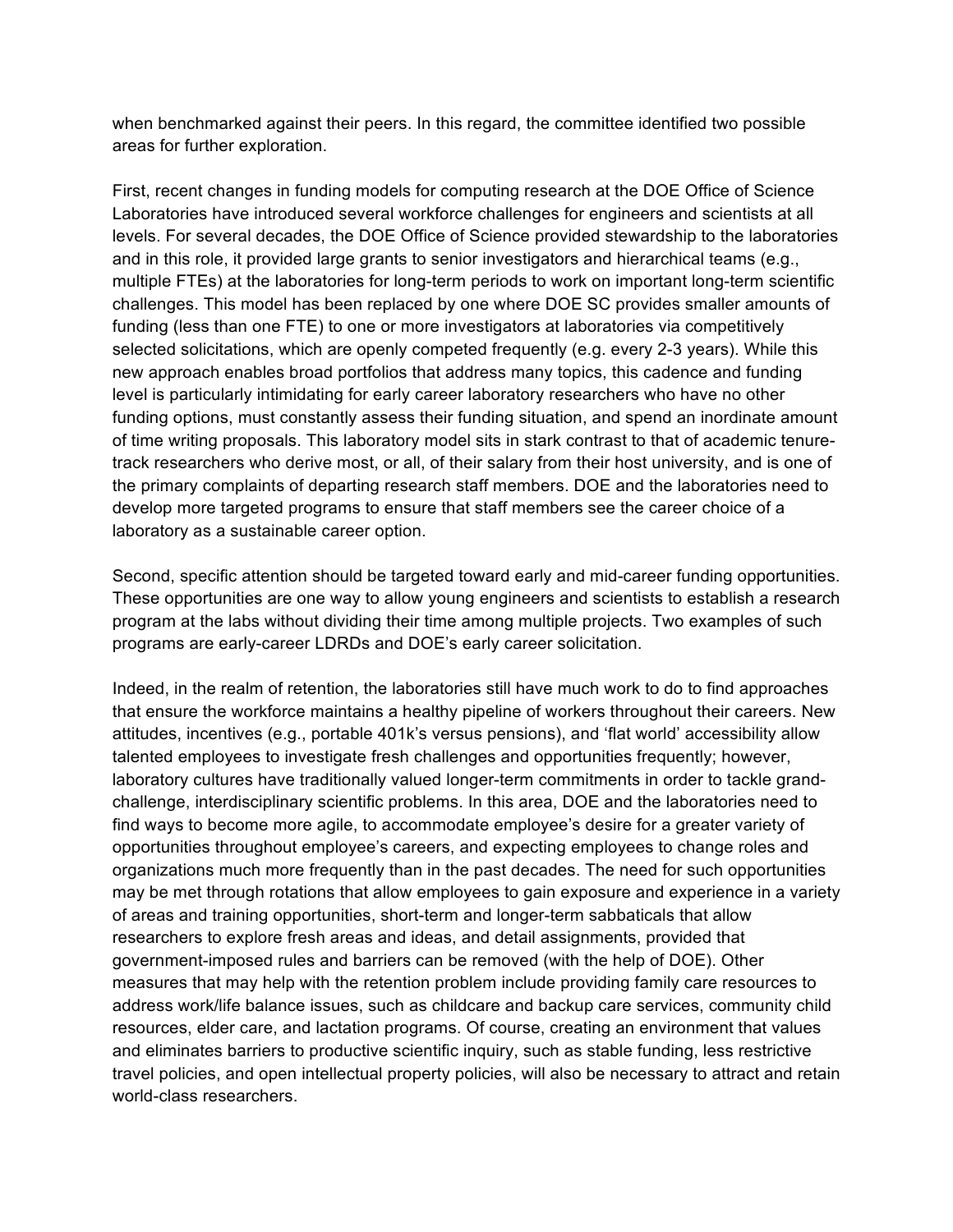As in industry, DOE and the laboratories need to maintain active contacts with employees that have left the laboratories, and try to re-recruit these individuals as they enter mid-career, when their priorities have changed and they are seeking a more stable work-life balance, or are, perhaps, re-entering the workforce, from military service or raising a family, for example.

 Finally, with a more dynamic workforce, laboratories will need to reevaluate the priority placed on "training up" new employees if they are unlikely to stay for an extended period of time. Thus, DOE will need academia to provide new employees who are ready to hit the ground running. To address the educational shortcomings identified in Section 4, the DOE Laboratories should proactively work with academic institutions to clearly define suitable curricula that address the workforce needs in computing science. One example of such engagement by DOE laboratories in graduate education is the Nuclear Science and Security Consortium (NSSC) partnership, which includes 7 major universities, 5 minority-serving universities, and 4 DOE labs (LBNL, LLNL, LANL, and SNL). The NSSC's five-year program to train a new generation of nuclear scientists is funded by the National Nuclear Security Administration and has supported over 100 students so far. In fact, in today's reformulation of education, with online education (e.g., massive open online courses) and distance learning becoming common, the laboratories could aggressively partner with universities to offer and teach in-depth classes in topics of interest to the laboratories and in areas where they hold world-class expertise and specialties.

# 8. Specific Recommendations for Graduate / Postdoctoral Workforce Development

#### **Area 1. Existing programs addressing DOE workforce needs.**

 The DOE national laboratories face workforce recruitment and retention challenges in all areas of the Computing Sciences that are relevant to their mission (termed *ASCR-related Computing Sciences* in the following findings and the recommendations), including Algorithms (both Visualization; Cybersecurity; Software Engineering and High Performance Software Environments; and High Performance Computer Systems. The demand for graduates in Computational Sciences and Engineering far exceeds the supply from academic institutions. The individual labs have developed a range of measures to help recruitment, yet there is no effective sharing of programs, program-related successes, or workforce-related data among the DOE laboratories. The CSGF program is an exemplary DOE agency level program for preparing students with the unique interdisciplinary knowledge, motivation and experiences necessary for successful contributions to the DOE mission. As described in Section 6, the CSGF program is also a very effective program to help meet DOE workforce needs in computational science. While effective, the CSGF program is presently too limited in scope and in size to overcome the workforce recruitment and retention challenges in the DOE national laboratories across the numerical and non-numerical); Applied Mathematics; Data Analysis, Management and breadth of workforce needs in the computing sciences.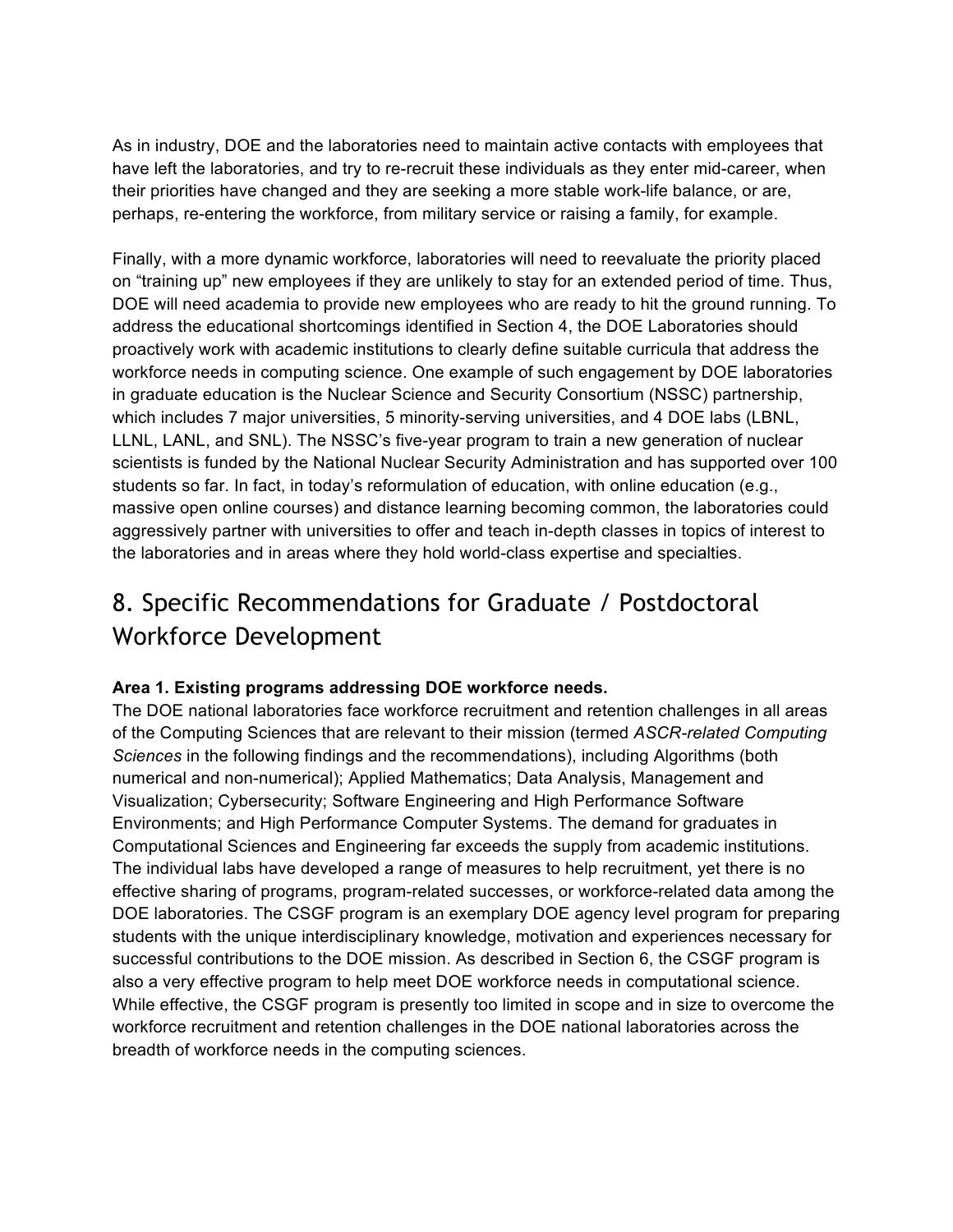Recommendations:

- **Preserve and increase investment in the DOE CSGF program to increase opportunities for more high-quality students, particularly students from underrepresented populations and demographics.**
- **Establish new fellowship programs, modeled after the CSGF program, for research computer science for HPC, large-scale data science, and computational mathematics. opportunities in enabling technologies in the computing sciences, including**
- **Expand support for local laboratory programs, collect workforce data pertaining to the ASCR-related Computing Sciences, and encourage greater inter-laboratory sharing of information about locally successful programs and workforce related data.**

#### **Area 2. Ability of existing academic programs to meet workforce demand**

 The successful execution of the DOE mission at present and into the future will require dramatic improvements in multi-disciplinary scientific understanding, where current and future methodologies will need to be coupled with advanced computational modeling and data analytics on state-of-the-art computers. Positions in exascale and extreme computing will create an even greater need for students with a multidisciplinary background that also includes high- extremely limited. While there are a number of successful CS&E certificate and degree programs across the country, the number of programs and the number of graduates need to be substantially increased over the next 10 years to meet the growing academic, industrial, and government sector career openings. Relatively little education is available at academic institutions in areas of Computing Science that are most relevant to the DOE mission, and even where relevant educational courses are available, the content does not fully meet DOE performance computing, yet academic programs preparing students in these key areas remains requirements.

Recommendations:

- **Establish a DOE-supported Computing Leadership graduate curriculum advisory group to annually publish competencies of DOE need at the graduate and undergraduate level in order to influence curriculum development efforts such as those within ACM, CRA and NSF.**
- **NSF, provide a rich repository of DOE mission-oriented learning materials and engagement opportunities to attract and guide individuals towards careers in areas of**  • **In collaboration with the relevant educational organizations such as ACM, SIGHPC, DOE need.**
- **Support the development of certificate programs to address the need for competency certification in key ASCR-related Computing Sciences. Work with other agencies and organizations to support the implementation of curricular programs, particularly online programs that benefit DOE, industry and university interests.**

#### **Area 3. Attracting and retaining a DOE mission oriented workforce**

 There is a national demand for graduates in Computing Sciences and in Computer Science that far outpaces the graduates produced in the US academic institutions with the resulting workforce gap expected to grow over the next decade. There is a large industry demand for students with Master's level education, which drains the number of students pursuing advanced degrees, and this competition is expected to increase as industry needs more closely parallel those of DOE. The sense of the committee is that there exists a general lack of awareness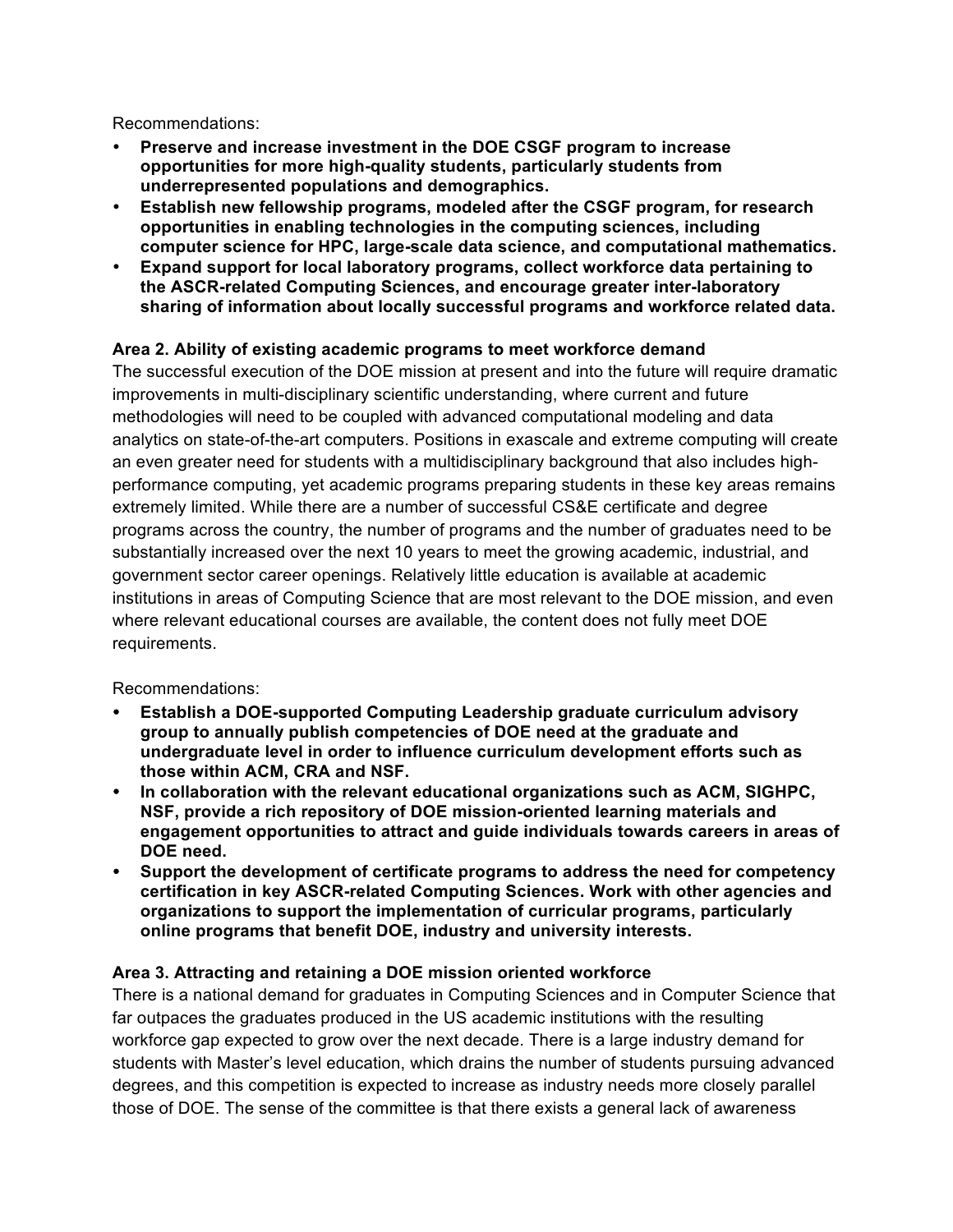among college students (both graduate and undergraduate) of the rewarding career opportunities offered by the DOE national laboratories. The shortage of graduates educated in disciplines. Moreover, there is a profound lack of diversity among the students who graduate in STEM areas, ultimately limiting the diversity of the future DOE workforce even as demographics of the broader population continue to change. While the DOE laboratory culture continues to incentives encourage a more mobile workforce with talented employees seeking out new challenges and opportunities. Lab funding models appear to be less attractive than those of the Computing Sciences is exacerbated by a general shortage of U.S. students in the STEM propagate an emphasis on longer-term commitment, employee attitudes and workplace academia and industry.

Recommendations:

- **recruitment and retention. Implement uniform measures across the DOE laboratories to improve the attractiveness of careers in the DOE laboratories, as well as ensuring long-term commitment, e.g. via continued relocation assistance, ongoing professional development in DOE strategic areas and position rotation, facilitating a sabbatical program for DOE employees.**  • **Examine the laboratory funding model with respect to its implications for workforce**
- **develop a DOE lab presence on campus and increase support for lab employees to visit campuses to promote opportunities within DOE.**  • **Increase awareness of DOE opportunities by working with multiple universities to**
- **Working with other agencies, develop a strategic plan with programs and incentives to pro-actively recruit, mentor and increase the involvement of significantly more women, minorities, people with disabilities, and other underrepresented populations through the completion of their PhD program and their active participation in CS&E careers.**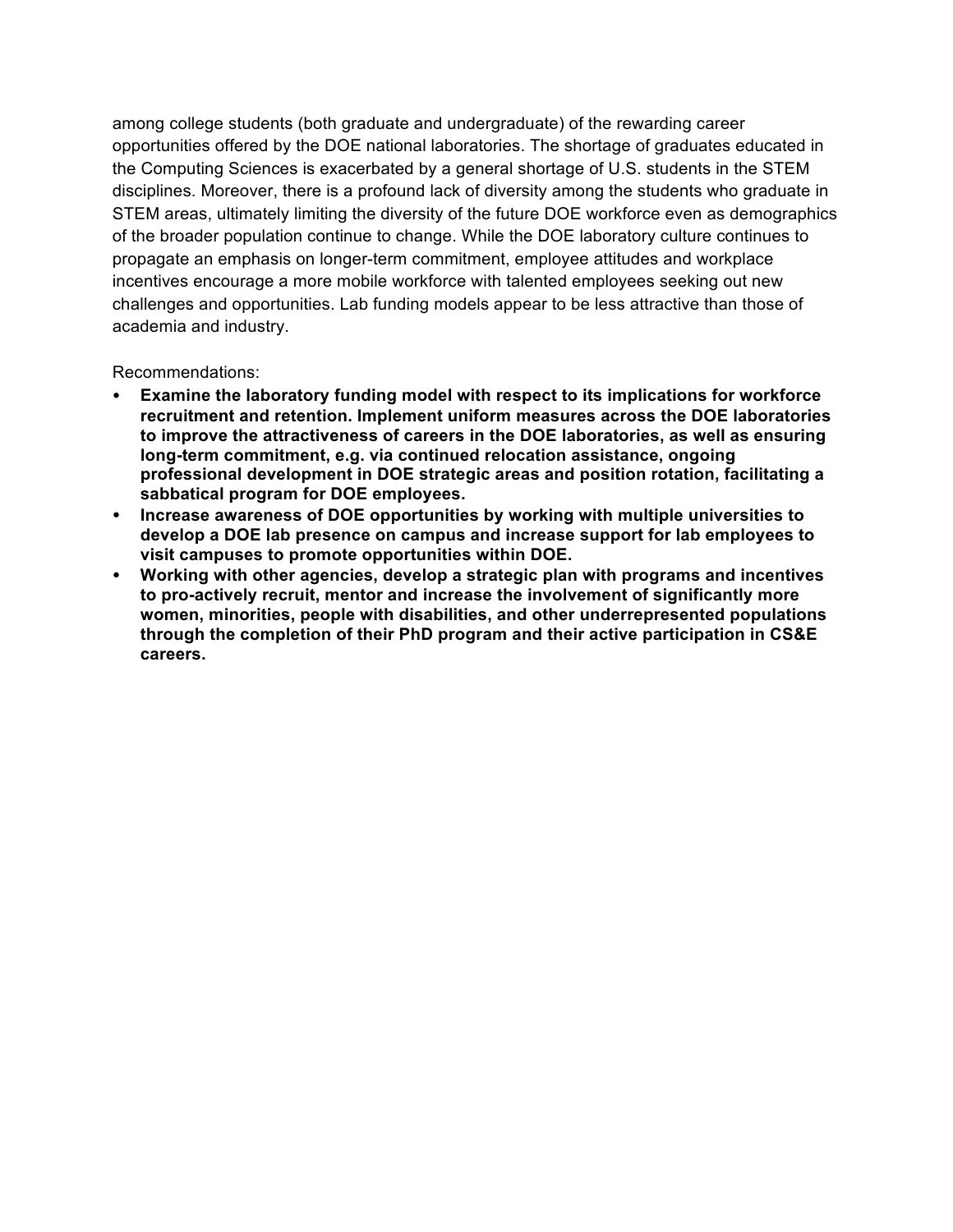# Citations

| (CEOSE 2013)      | Committee on Equal Opportunities in Science and Engineering, 2011-<br>2012 Biennial Report to Congress. Broadening Participation in America's<br>STEM Workforce. CEOSE 13-01, July 2013                                                                                                       |
|-------------------|-----------------------------------------------------------------------------------------------------------------------------------------------------------------------------------------------------------------------------------------------------------------------------------------------|
| (Chen 2013)       | J. Chen, A. Choudhary, S. Feldman, B. Hendrickson, C.R. Johnson, R.<br>Mount, V. Sarkar, V. White, D. Williams. "Synergistic Challenges in Data-<br>Intensive Science and Exascale Computing," DOE ASCAC Data<br>Subcommittee Report, Department of Energy Office of Science, March,<br>2013. |
| (Council 2008)    | Council on Competitiveness. Advance: Benchmarking Industrial Use of<br>High Performance Computing for Innovation, May 2008                                                                                                                                                                    |
| (Dongarra 2012)   | Dongarra J, Petzold L and Voevodin V, Survey of Computational Science<br>and Engineering Graduate Programs, December 2012. Online at<br>http://web.eecs.utk.edu/~dongarra/Summary-of-CSE-Survey.pdf                                                                                           |
| (Gates 2008).     | Online at:<br>http://www.microsoft.com/enus/news/billg/speeches/2008/<br>congress.aspx                                                                                                                                                                                                        |
| (HEC-IWG, 2013)   | High End Computing Interagency Working Group (HEC-IWG), Education<br>and Workforce Development in the High End Computing Community,<br>National Coordination Office for Networking and Information Technology<br>Research and Development.                                                    |
| (IAA 2014)        | Institute for Advanced Analysis Survey on Degree Programs in Data<br>Science, 2014, http://analytics.ncsu.edu/?page_id=4184                                                                                                                                                                   |
| (IDC 2010)        | iDC HPC User Forum, A Study of the Talent and Skill Set Issues<br>Impacting HPC Data Centers                                                                                                                                                                                                  |
| (Kerman 2006)     | Kerman AK, et al., Review of the DOE Computational Science Graduate<br>Fellowship Program, convened by DOE Office of Science and National<br>Nuclear Security Administration, 2006.                                                                                                           |
| (Krell 2010)      | Krell Institute, Survey of Undergraduate and Graduate Programs in<br>Computation Science and Engineering, 2010. Online<br>athttp://www.krellinst.org/doecsgf/CS&E_survey/all.php                                                                                                              |
| (Manteuffel 2011) | Manteuffel T, et al., Review of DOE Computational Science Graduate<br>Fellowship. Advanced Scientific Computing Advisory Committee Report,<br>2011. Online at                                                                                                                                 |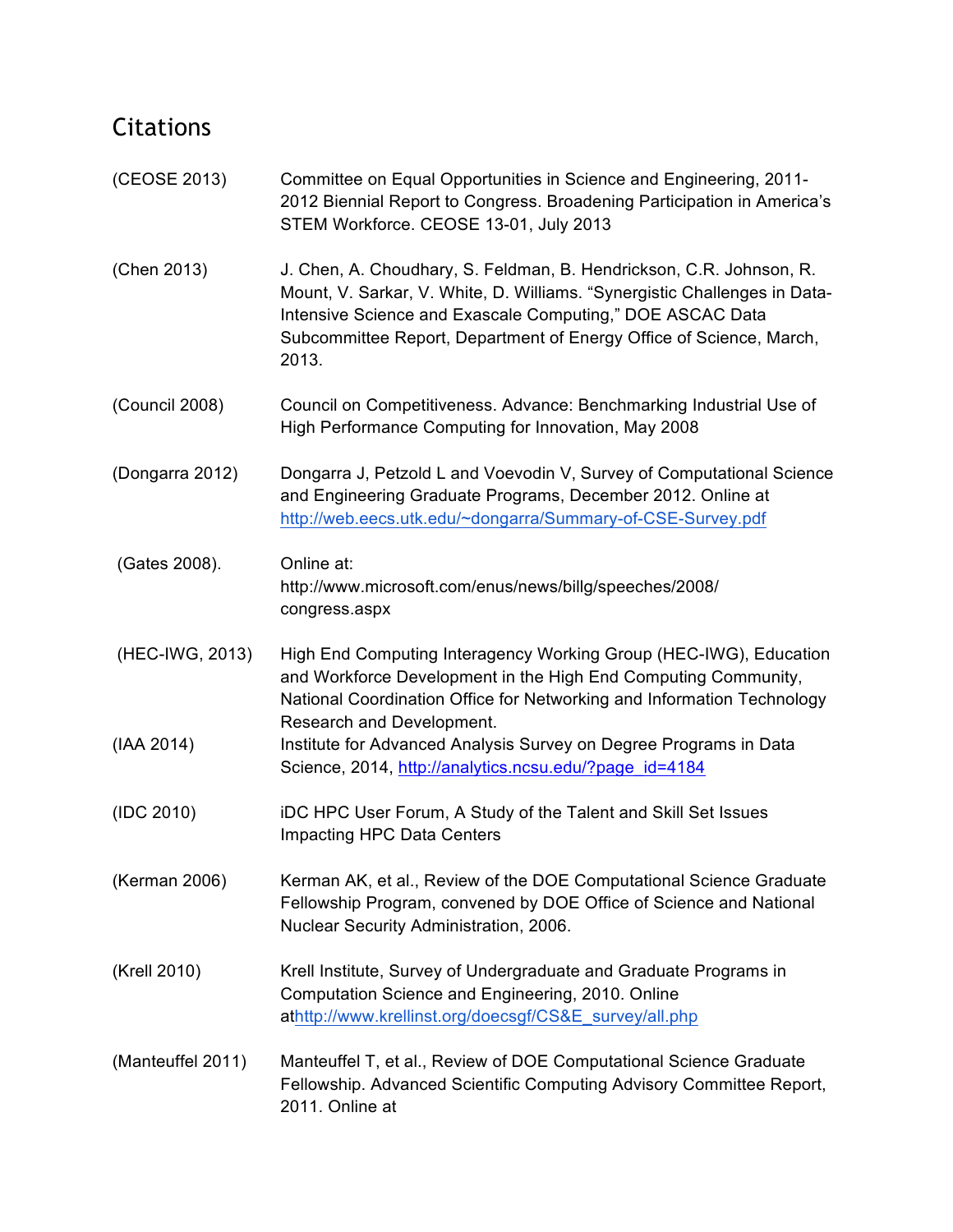http://science.energy.gov/~/media/ascr/ascac/pdf/reports/ASCAC\_CSGF Report\_2011-Final.pdf

- (McKinsey 2011) and productivity, McKinsey & Company, 2011. Online at xt frontier for innovation Manyika J et al., Big data: The next frontier for innovation, competition, http://www.mckinsey.com/insights/business\_technology/big\_data\_the\_ne
- (McNeely 2012) Graduate Fellowship 1991-2011: Recipient Outcomes and Programmatic McNeely CL The U.S. Department of Energy Computational Science Impacts. Report of the Krell Institute. 2012. Online at http://www.krellinst.org/doecsgf/DOE\_CSGF\_Longitudinal\_Study\_Final\_2 012.pdf
- (National Academy 2011) National Academy of Sciences: Expanding Underrepresented Minority Participation, Washington DC, National Academies Press, 2011
- (National Academy 2007) Committee on Prospering in the Global Economy of the 21st America for a Brighter Economic Future, The National Academies Press, Century, Rising Above the Gathering Storm: Energizing and Employing 2007
- (National Science Board 2003) National Science Board, The Science and Engineering Workforce. Realizing America's Potential. 03-69, National Science Foundation, Arlington VA, August 2003
- (NSF 2004) National Science Foundation, Science and Engineering Indicators 2004, May 2004
- (NSF 2002) (National Science Foundation, Science and Engineering Indicators 2002, May 2002
- (NSF-ACCI 2011) on Grand Challenges, Final Report, National Science Foundation, March NSF Advisory Committee for Cyberinfrastructure (NSF-ACCI) Task Force 2011
- (PITAC 2005) Competitiveness, June, 2005 President's Information Technology Advisory Committee (PITAC), Report to the President: Computational Science: Ensuring America's
- (Radford 2014) Radford Trends Report Q2 2014, US Supplemental Salary Increase and Turnover Report, 1 April 2013 to 1 April 2014, Aon Corporation.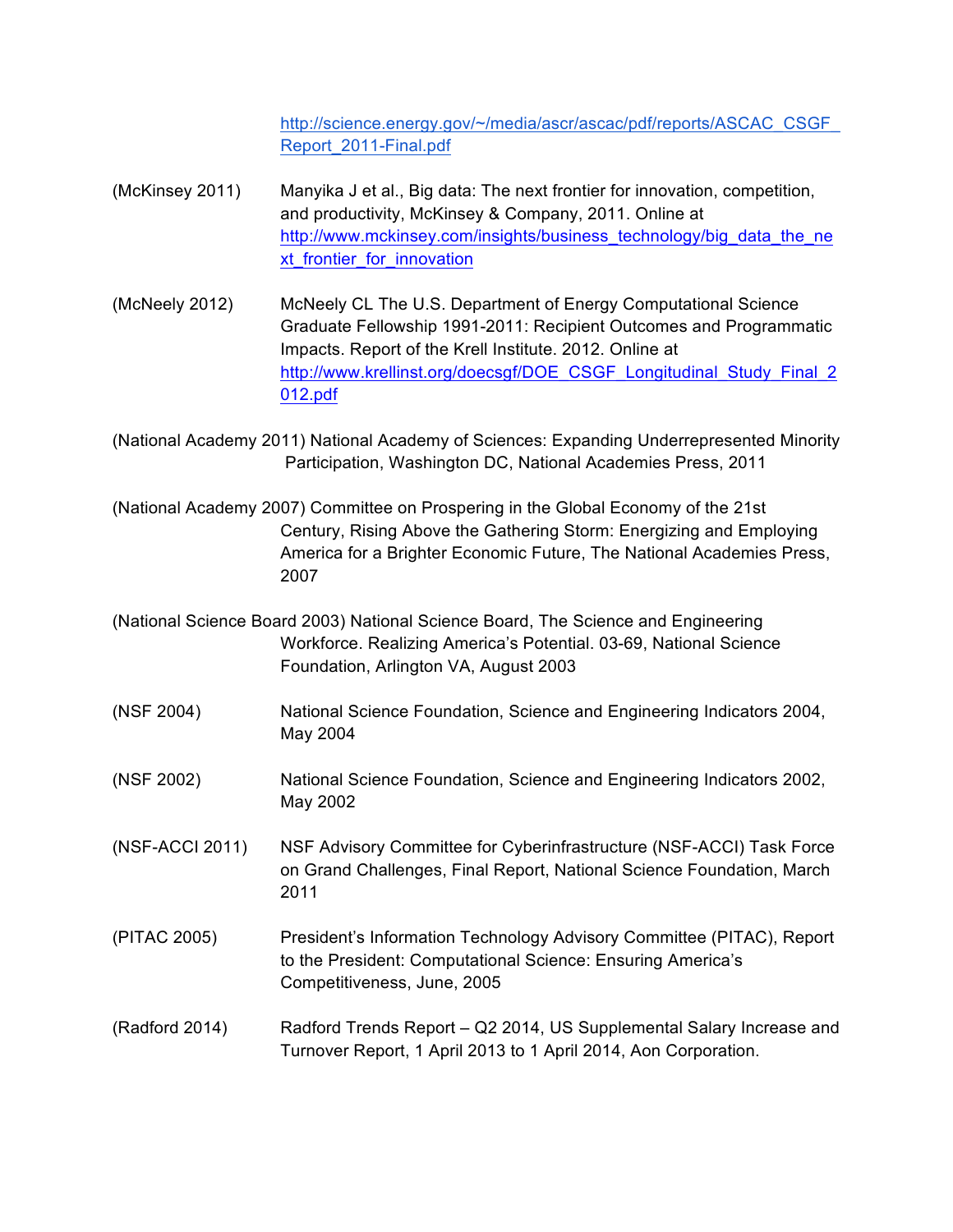- (Rothwell 2014) Rothwell J, "Still Searching: Job Vacancies and STEM Skills," Metropolitan Policy Program, Brookings Institution, 2014. Online at http://www.brookings.edu/research/interactives/2014/job-vacancies-andstem-skills
- (SIAM 2014) SIAMs List of CSE programs, May 2014. Online at http://www.siam.org/students/resources/report.php
- (Zweben et al, 2014) Zweben, S and Bizot, B: 2013 Taulbee Survey, Computing Research News, Vol 26 (5), Computing Research Association (CRA), May 2014
- (Zweben 2014) (CRA), Washington, May 2014 Zweben, Stuart. Computing Degree and Enrollment Trends, From the 2012-2013 CRA Taulbee Survey, Computing Research Association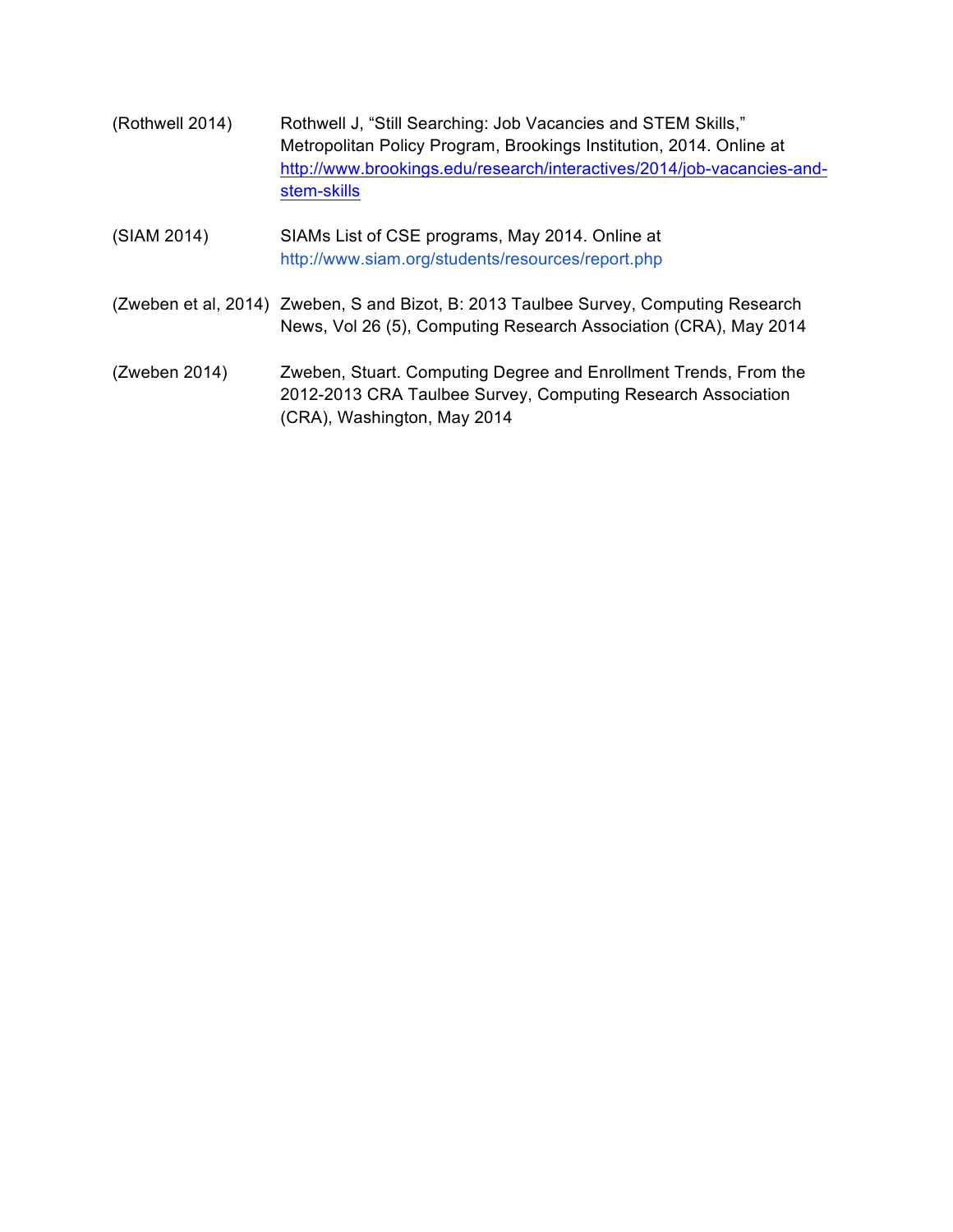# Appendix

- A: Charge to Committee
- B. List of acronyms used to identify individual Department of Energy National Laboratories
- C. Tables
- D. Demographics of Computing Science graduates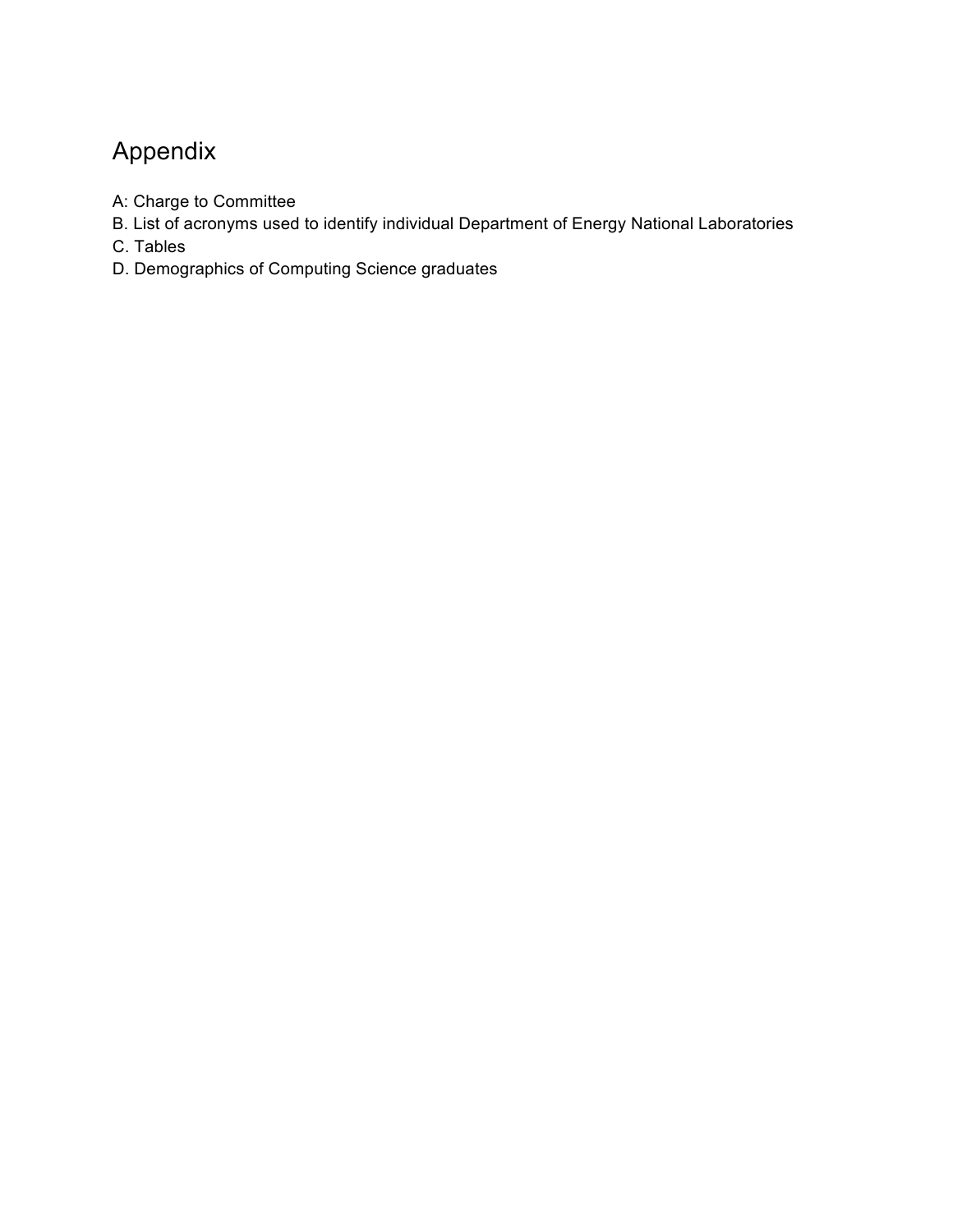#### February 19, 2014

 $To:$ **Chairs of the Office of Science Federal Advisory Committee: Professor Roscoe C. Giles, ASCAC Professor John C. Hemminger, BESAC Professor Gary Stacey, BERAC Professor Mark Koepke, FESAC Professor Andrew J Lankford, HEPAP Dr. Donald Geesaman, NSAC** 

 **From: Patricia M. Dehmer Acting Director, Office of Science** 

#### **Charge: Assessment of workforce development needs in Office of Science research disciplines**

 The Office of Science research programs have a long history of training graduate students and postdocs in disciplines important to our mission needs as part of sponsored research activities at universities and DOE national laboratories. In addition, the Office of Workforce Development visiting faculty programs at the DOE national laboratories. for Teachers and Scientists supports undergraduate internships, graduate thesis research, and

 We are asking the assistance of each of the Office of Science Federal Advisory Committees to help us identify disciplines in which significantly greater emphasis in workforce training at the graduate student or postdoc levels is necessary to address gaps in current and future Office of Science mission needs. As part of your expert assessment, please consider:

· Disciplines not well represented in academic curricula;

 · Disciplines in high demand, nationally and/or internationally , resulting in difficulties in recruitment and retention at U.S. universities and at the DOE national laboratories;

 · Disciplines identified in the previous two bullets for which the DOE national laboratories may play a role in providing needed workforce development; and

 · Specific recommendations for programs at the graduate student or postdoc levels that can address discipline-specific workforce development needs.

 **Please submit to me, no later than June 30, 2014, a letter report describing your findings and recommendations.** These results will be used to help guide future activities and investments.

 If you would like to discuss this charge, please do not hesitate to contact me ([patricia.dehmer@science.doe.gov](mailto:patricia.dehmer@science.doe.gov)). Thank you very much for your help with this important task.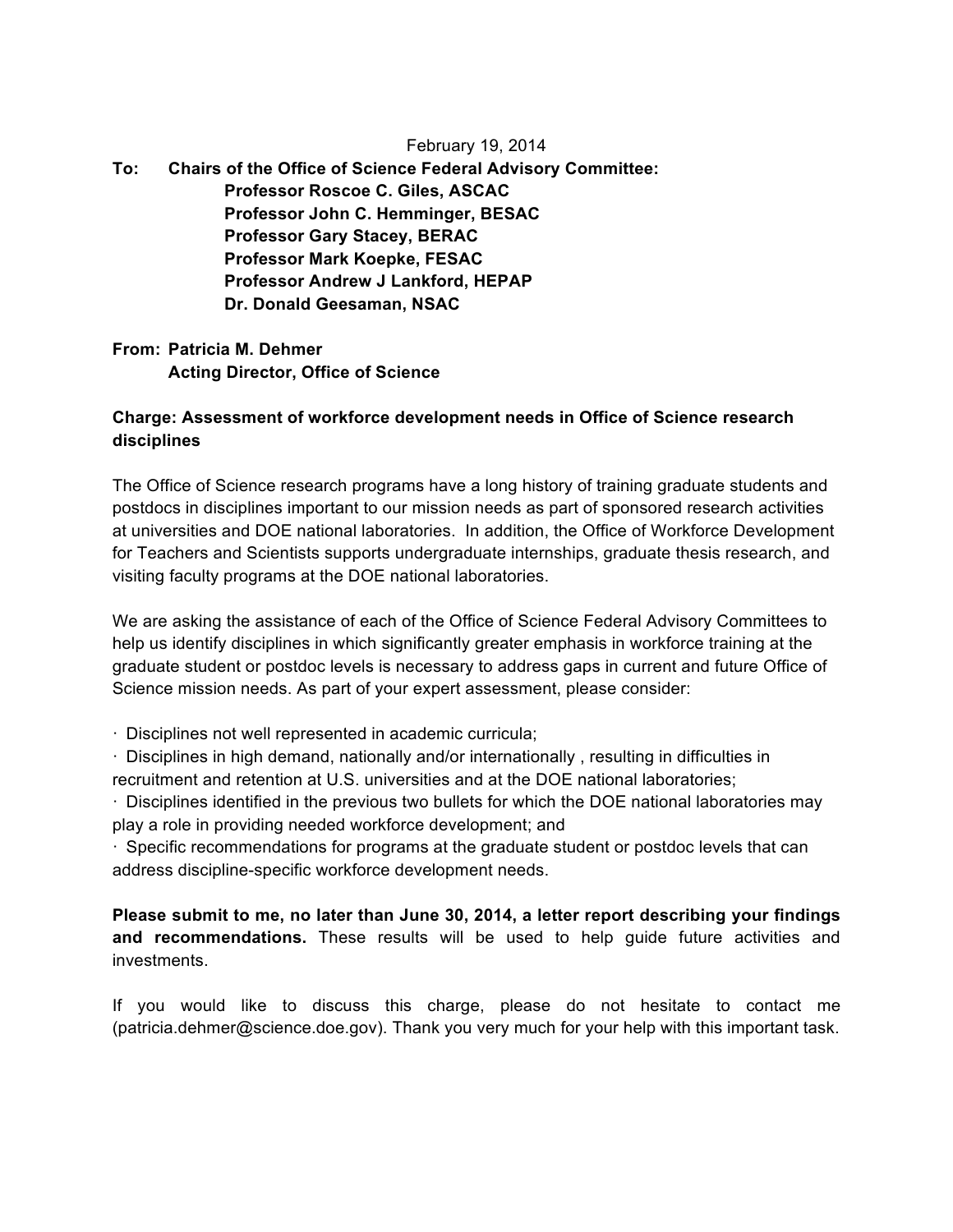#### **B. Acronyms used to identify individual Department of Energy National Laboratories**

- Ames Ames Laboratory, SC
- ANL Argonne National Lab, SC
- BNL Brookhaven National Laboratory, SC
- FNAL Fermi National Accelerator Laboratory, SC
- INL Idaho National Laboratory, NE
- LANL Los Alamos National Laboratory, NNSA
- LBNL Lawrence Berkeley National Laboratory, SC
- LLNL Lawrence Livermore National Laboratory, NNSA
- NSCL National Superconducting Cyclotron Laboratory, **NSF**
- ORNL Oak Ridge National Laboratory, SC
- PNNL Pacific Northwest National Laboratory, SC
- SNL Sandia National Laboratory, NNSA
- TJNAL Thomas Jefferson National Accelerator Facility, SC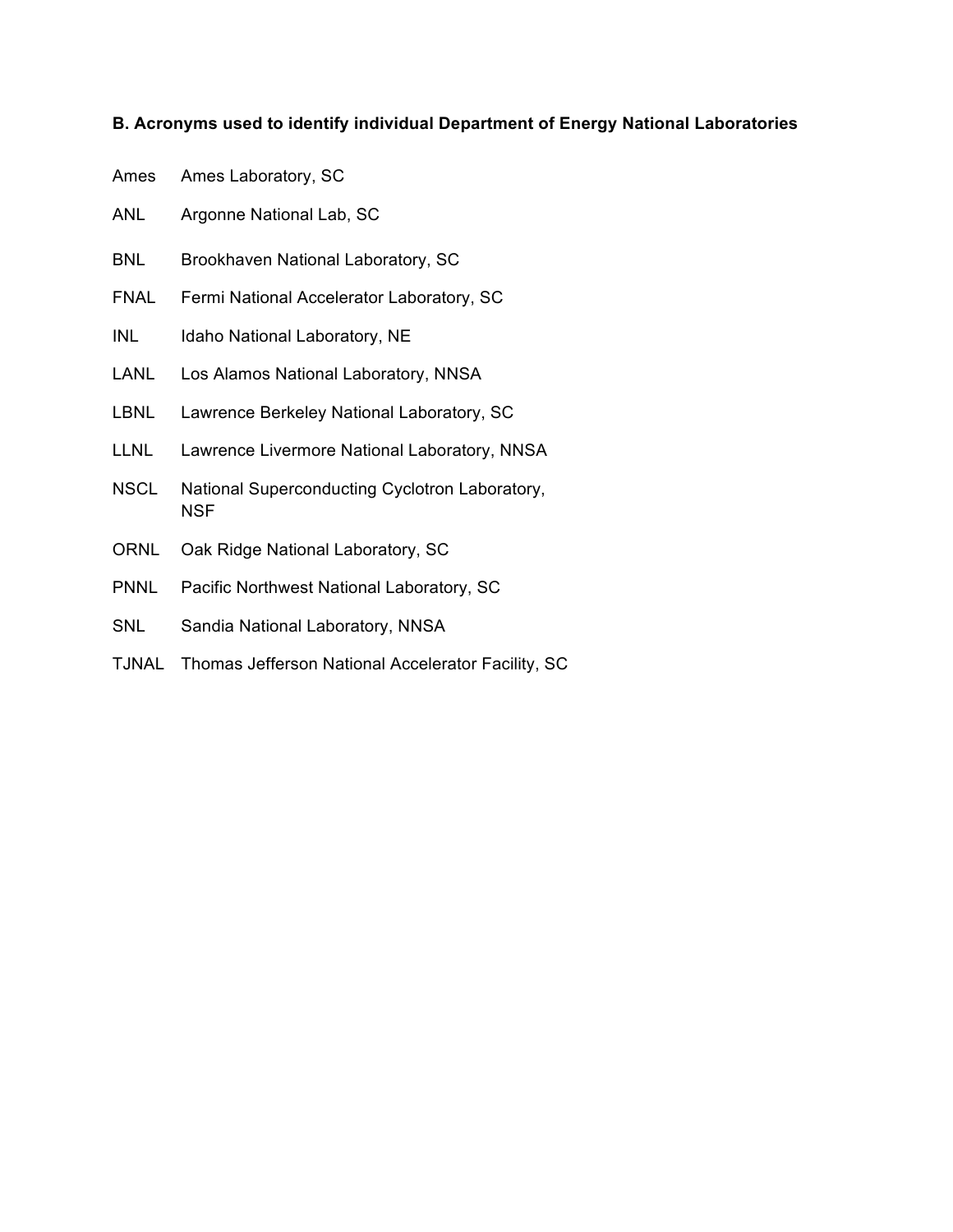#### **C. Tables**

 **Table 1. Computing Science competencies at national laboratories** that are not well represented in the academic curricula and/or have challenges in recruiting and retaining staff.

| <b>Competencies</b>                                            | <b>National Laboratory</b> |
|----------------------------------------------------------------|----------------------------|
| Advanced computing architectures                               | LBNL, ORNL                 |
| Applied mathematics (Numerical PDEs/high-order discretization  | ANL, LBNL, LLNL, ORNL      |
| modeling and methods, advanced methods for coupled hybrid      |                            |
| physical systems; advanced techniques for inverse problems)    |                            |
| Computational sciences/simulation; scientific software         | ANL, BNL, INL, LBNL,       |
|                                                                | LLNL, ORNL, SNL            |
| Cyber security                                                 | INL, LLNL, ORNL, SNL       |
| Data acquisition software                                      | FNAL, ORNL                 |
| Data informatics, including data mining, machine learning; big | ANL, LBNL, LLNL, ORNL,     |
| data, including statistical techniques                         | <b>PNNL</b>                |
| Dynamic mesh algorithms                                        | <b>LLNL</b>                |
| High-performance/ Extreme/Exascale computing                   | ANL, INL, LANL, LBNL,      |
|                                                                | LLNL, ORNL, PNNL, SNL      |
| Performance analysis of HPC applications                       | LBNL, ORNL                 |
| Software quality assurance                                     | LLNL, ORNL                 |
| <b>Solvers</b>                                                 | LBNL, LLNL                 |
| Storage systems                                                | LBNL, ORNL                 |
| Uncertainty quantification                                     | LLNL, ORNL                 |
| Visualization and scientific data analysis                     | LLNL, ORNL                 |

 **Table 2. Size of workforce at Office of Science national laboratories.** Includes number of graduate students and postdocs.

| <b>FY2013</b> | <b>FTEs</b> | <b>Joint</b><br><b>Faculty</b> | <b>Postdocs</b> | Grad<br><b>Students</b> | <b>Undergrads</b> | <b>Facility</b><br><b>Users</b> | <b>Visiting</b><br><b>Scientists</b> |
|---------------|-------------|--------------------------------|-----------------|-------------------------|-------------------|---------------------------------|--------------------------------------|
| <b>Ames</b>   | 308         | 84                             | 42              | 73                      | 43                | 0                               | 3                                    |
| <b>ANL</b>    | 3460        | 178                            | 285             | 689                     | 80                | 6547                            | 991                                  |
| <b>BNL</b>    | 2882        | 25                             | 162             | 201                     | 279               | 4134                            | 1377                                 |
| <b>FNAL</b>   | 1720        | 9                              | 55              | $\Omega$                | $\overline{0}$    | 2097                            | 19                                   |
| <b>LBNL</b>   | 3396        | 228                            | 496             | 308                     | 146               | 9320                            | 1565                                 |
| <b>ORNL</b>   | 4586        | 164                            | 358             | 204                     | 518               | 3215                            | 1888                                 |
| <b>PNNL</b>   | 4344        | 3                              | 200             | 167                     | 183               | 1733                            | 66                                   |
| <b>PPPL</b>   | 429         | $\overline{4}$                 | 14              | 40                      | $\overline{0}$    | 0                               | 300                                  |
| <b>SLAC</b>   | 1596        | 23                             | 92              | 121                     | 0                 | 4474                            | 26                                   |
| <b>TJNAF</b>  | 729         | 22                             | 20              | 34                      | 6                 | 1261                            | 1095                                 |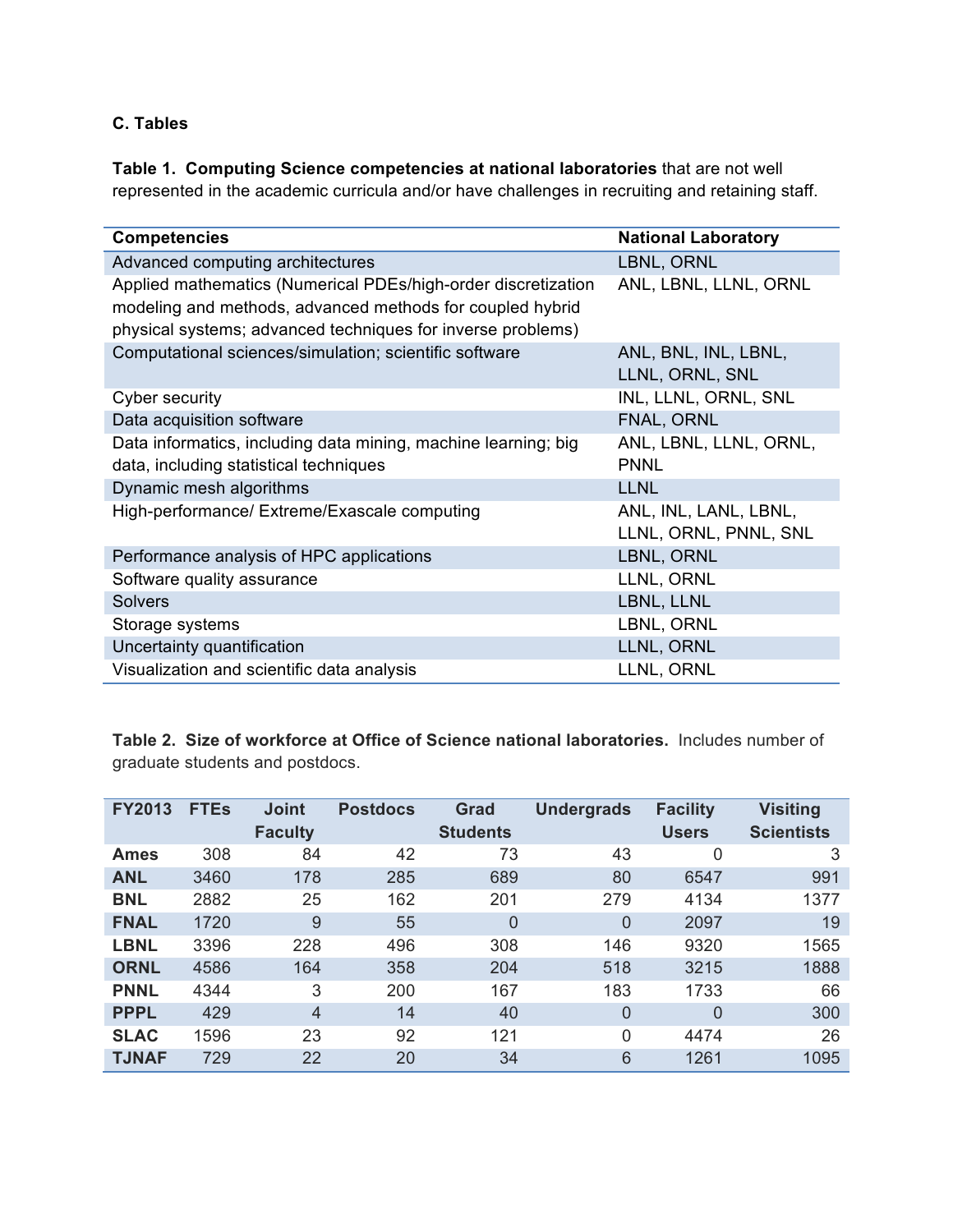|                         | Open<br><b>Positions</b> | Avg.<br>Time<br>to Fill<br><b>Position</b><br>(days) | Total<br>Number of<br><b>Technical</b><br><b>Staff</b> | <b>Total Number</b><br>οf<br><b>Technical</b><br><b>Staff in</b><br>Computing | <b>Proportion of</b><br><b>Foreign National</b><br><b>Technical Staff</b> | <b>Declined</b><br><b>Job Offers</b> | <b>Attrition</b><br>Rate |
|-------------------------|--------------------------|------------------------------------------------------|--------------------------------------------------------|-------------------------------------------------------------------------------|---------------------------------------------------------------------------|--------------------------------------|--------------------------|
| <b>LANL</b>             | $148*$                   | 263*                                                 | 1903*                                                  |                                                                               | $5.4\%$ *                                                                 | $21/173*$                            | $4.9\%$ *                |
| LBNL <sup>1</sup>       | 56                       | 112                                                  |                                                        | 206                                                                           | 38.4%                                                                     | 2/39                                 | 8.0%                     |
| LLNL <sup>2</sup>       | 146                      | 311                                                  | 2094*                                                  |                                                                               | $7.4\%$ *                                                                 | 7/36                                 | $4.8\%$ *                |
| ORNL <sup>3</sup>       | 87                       | 110                                                  |                                                        | 379                                                                           | 38%                                                                       | 11/73                                | 7.6%                     |
| <b>PNNL<sup>4</sup></b> | 44                       | 107                                                  | $1113*$                                                |                                                                               | 16%*                                                                      | 16/50                                | $8 - 9\%$ **             |

 **Table 3. Recruitment and retention of graduates at multi-purpose DOE labs May 2013- May 2014.** 

\* Data for all scientific and engineering disciplines, M.S. and Ph.D. level

\*\* Data for all scientific and engineering disciplines, all degree levels

 $1$  LBNL data for "all scientists and engineers on the Computer Science curve"

 $2$  LLNL data based on best attempt to identify positions in the Computing Sciences; time-to-fill may be skewed by indefinite postings; attrition rate corrected for voluntary separation program

 $3$  ORNL data for "lab-wide computing/computational science" positions; attrition rate corrected to account for voluntary separation program (37% of terminations)

<sup>4</sup> PNNL attrition rate is uncorrected for voluntary separation program; historical rate is 4-5%; total number of job offers is estimated.

 The seven DOE multi-purpose laboratories were contacted to provide further data on hiring in population and time frame were defined as "M.S., Ph.D., and post-doctoral positions over the last year (May 2013 to May 2014) in computer science, statistics, applied mathematics, computational science and engineering (e.g., computational physics, computational chemistry, etc.), data analytics, machine learning, and related fields." Requested data were: (1) Total number of vacancies in the population; (2) Average time to fill a position (posting to acceptance); (3) Average time taken to fill a position that requires US citizenship; (4) Average number of M.S.- and Ph.D.-level scientists and engineers on staff across all disciplines; (5) Average percentage of M.S.- and Ph.D.-level scientific and engineering staff that are foreign nationals across all disciplines; (6) Number / percentage of declined offers in the population and and Ph.D. scientists and engineers on the technical staff. Because laboratory job classifications do not consistently line up with the Computing Sciences disciplines, data on this category were difficult to reconstruct for some labs. In addition, LLNL, ORNL, and PNNL had incentivized voluntary separation plans during the period, for which the data are only partially corrected. the Computing Sciences; five provided responses. For the purposes of the request, the top reasons, where known (e.g. pay, location, better offer); and (7) Attrition rate from the MS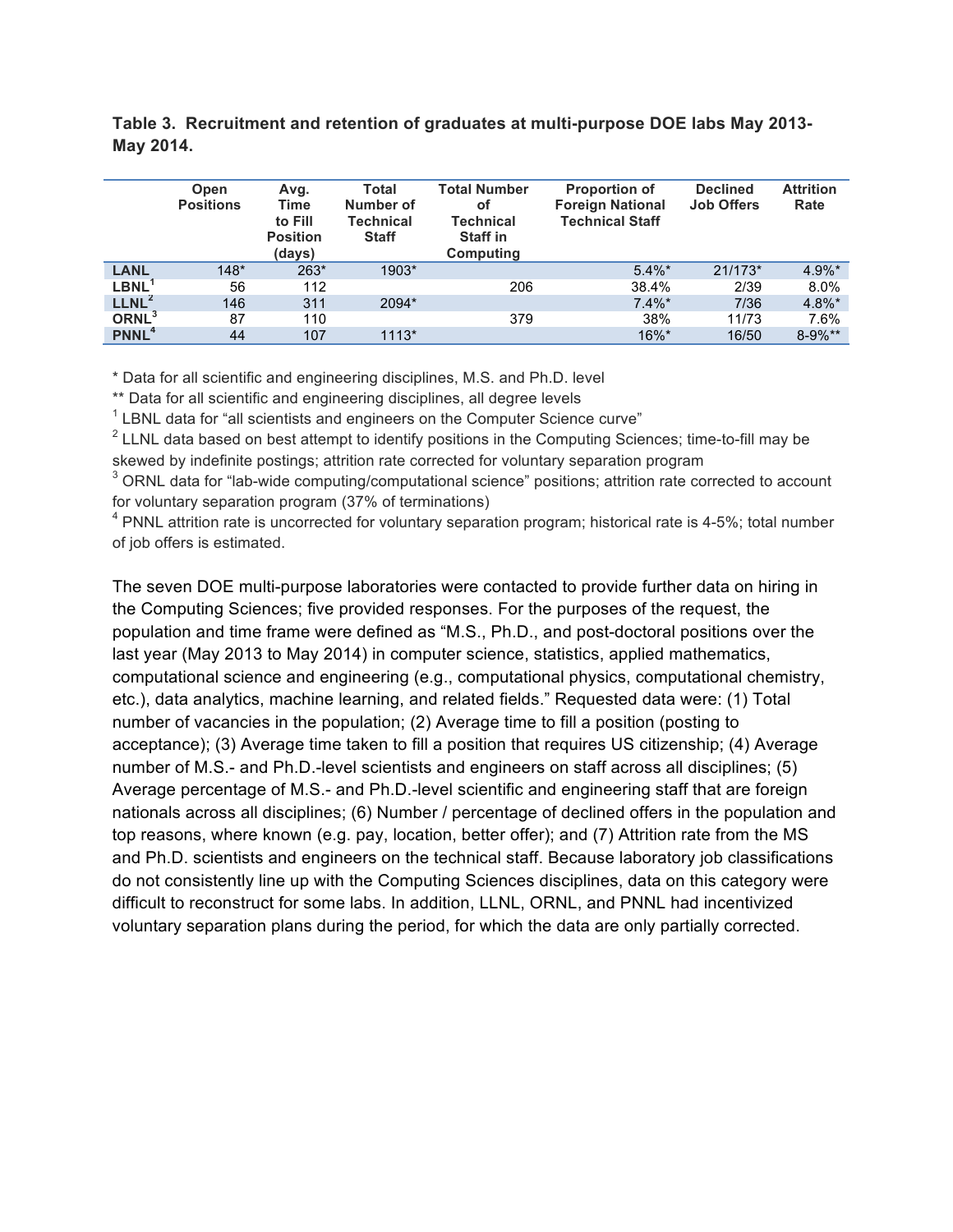| <b>PhD Specialty Area</b>                  | 2010 | 2011 | 2012 | 2013 | Total |
|--------------------------------------------|------|------|------|------|-------|
| Artificial Intelligence                    | 181  | 193  | 203  | 171  | 748   |
| <b>Computer-Supported Cooperative Work</b> | 19   | 6    | 8    | 17   | 50    |
| Databases/Information Retrieval            | 99   | 106  | 122  | 125  | 452   |
| Graphics/Visualization                     | 87   | 111  | 99   | 99   | 396   |
| Hardware/Architecture                      | 78   | 70   | 92   | 91   | 329   |
| Human-Computer Interaction                 | 49   | 69   | 80   | 81   | 279   |
| <b>High-Performance Computing</b>          | 29   | 37   | 49   | 60   | 175   |
| Informatics: Biomedical/Other Science      | 75   | 68   | 97   | 74   | 314   |
| <b>Information Assurance/Security</b>      | 70   | 82   | 69   | 77   | 298   |
| <b>Information Science</b>                 | 20   | 30   | 57   | 45   | 452   |
| <b>Information Systems</b>                 | 36   | 39   | 49   | 30   | 154   |
| <b>Networks</b>                            | 150  | 140  | 147  | 152  | 589   |
| <b>Operating Systems</b>                   | 59   | 55   | 66   | 55   | 235   |
| Programming Languages/Compilers            | 65   | 48   | 64   | 58   | 435   |
| Robotics/Vision                            | 65   | 60   | 78   | 76   | 279   |
| <b>Scientific/Numerical Computing</b>      | 33   | 27   | 32   | 29   | 121   |
| Social Computing/Social Informatics        | 28   | 31   | 20   | 25   | 104   |
| Software Engineering                       | 126  | 147  | 149  | 140  | 562   |

 **Table 4. Taulbee Survey Number of Ph.D.'s in CS and Comp. Eng. granted** (Zweben 2014)

 **Table 5. Taulbee Survey Number of Ph.D.'s in CS and Comp. Eng. granted to US Citizens or Permanent Residents** (Zweben 2014)

| <b>PhD Specialty Area</b>                  | Count | % of Specialty |
|--------------------------------------------|-------|----------------|
| Artificial Intelligence                    | 439   | 58.7%          |
| <b>Computer-Supported Cooperative Work</b> | 31    | 62.0%          |
| Databases/Information Retrieval            | 203   | 44.9%          |
| Graphics/Visualization                     | 228   | 57.6%          |
| Hardware/Architecture                      | 147   | 44.7%          |
| Human-Computer Interaction                 | 196   | 70.3%          |
| <b>High-Performance Computing</b>          | 78    | 44.6%          |
| Informatics: Biomedical/Other Science      | 183   | 58.3%          |
| Information Assurance/Security             | 147   | 49.3%          |
| <b>Information Science</b>                 | 106   | 69.7%          |
| <b>Information Systems</b>                 | 85    | 55.2%          |
| <b>Networks</b>                            | 205   | 34.8%          |
| <b>Operating Systems</b>                   | 108   | 46.0%          |
| Programming Languages/Compilers            | 151   | 64.3%          |
| Robotics/Vision                            | 147   | 52.7%          |
| <b>Scientific/Numerical Computing</b>      | 78    | 64.5%          |
| Social Computing/Social Informatics        | 66    | 63.5%          |
| Software Engineering                       | 328   | 58.4%          |
| Theory and Algorithms                      | 214   | 46.9%          |
| Other/Unknown                              | 863   | 55.8%          |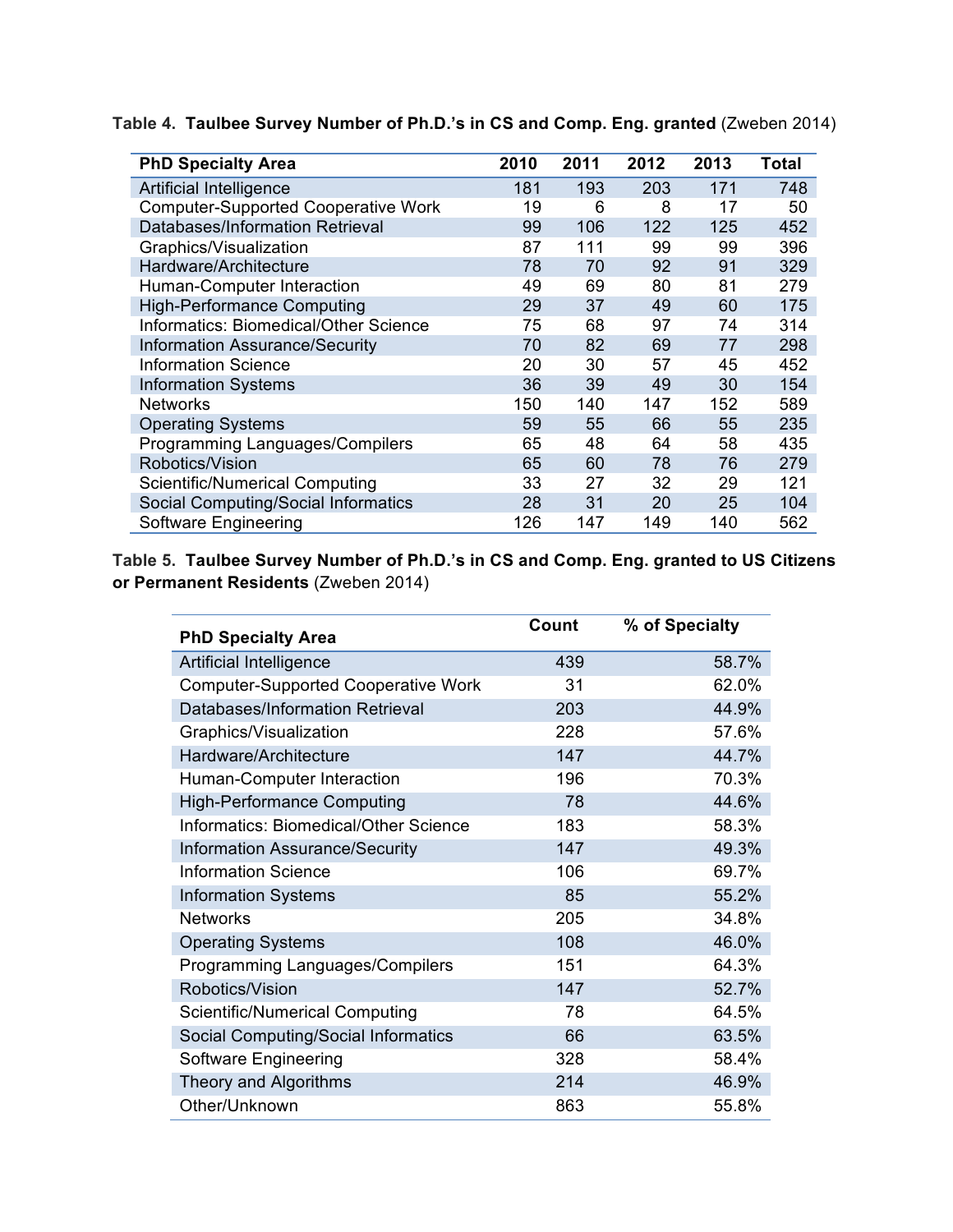| <b>Types of Jobs at</b><br><b>Berkeley Lab</b>                          | TTL  | Women | $\%$   | URM | %     | <b>OPC</b> | %     |
|-------------------------------------------------------------------------|------|-------|--------|-----|-------|------------|-------|
| <b>Scientists and</b><br><b>Engineers</b><br>(Conducting research)      | 640  | 100   | 15.6%  | 29  | 4.5%  | 131        | 20.5% |
| <b>Postdoctoral</b><br><b>Scientists</b>                                | 486  | 133   | 27.4%  | 26  | 5.3%  | 209        | 43.0% |
| <b>Engineers</b><br>(Information,<br>Mechanical, and<br>Electrical)     | 483  | 102   | 21.1%% | 51  | 10.6% | 118        | 24.4% |
| <b>Research Support</b><br>(Non S&Es in<br>programmatic<br>divisions)   | 907  | 390   | 43.0%  | 145 | 16.0% | 207        | 22.8% |
| <b>Ops Support (Non</b><br><b>S&amp;Es in operational</b><br>divisions) | 677  | 324   | 47.9%  | 161 | 23.8% | 117        | 17.3% |
| Totals                                                                  | 3193 | 1049  | 32.9%  | 412 | 12.9% | 782        | 24.5% |

 **Table 6. Overall Demographics: Berkeley Technical Workforce, October 1, 2013** 

Career, term, and postdoctoral employees only

 URM=Underrepresented Minorities (African American/Black, Hispanic/Latino, and American Indian/Alaskan Native)

 OPC= Other People of Color (Asian/Asian American, Middle Eastern/Southwest Asian/North African and Pacific Islanders)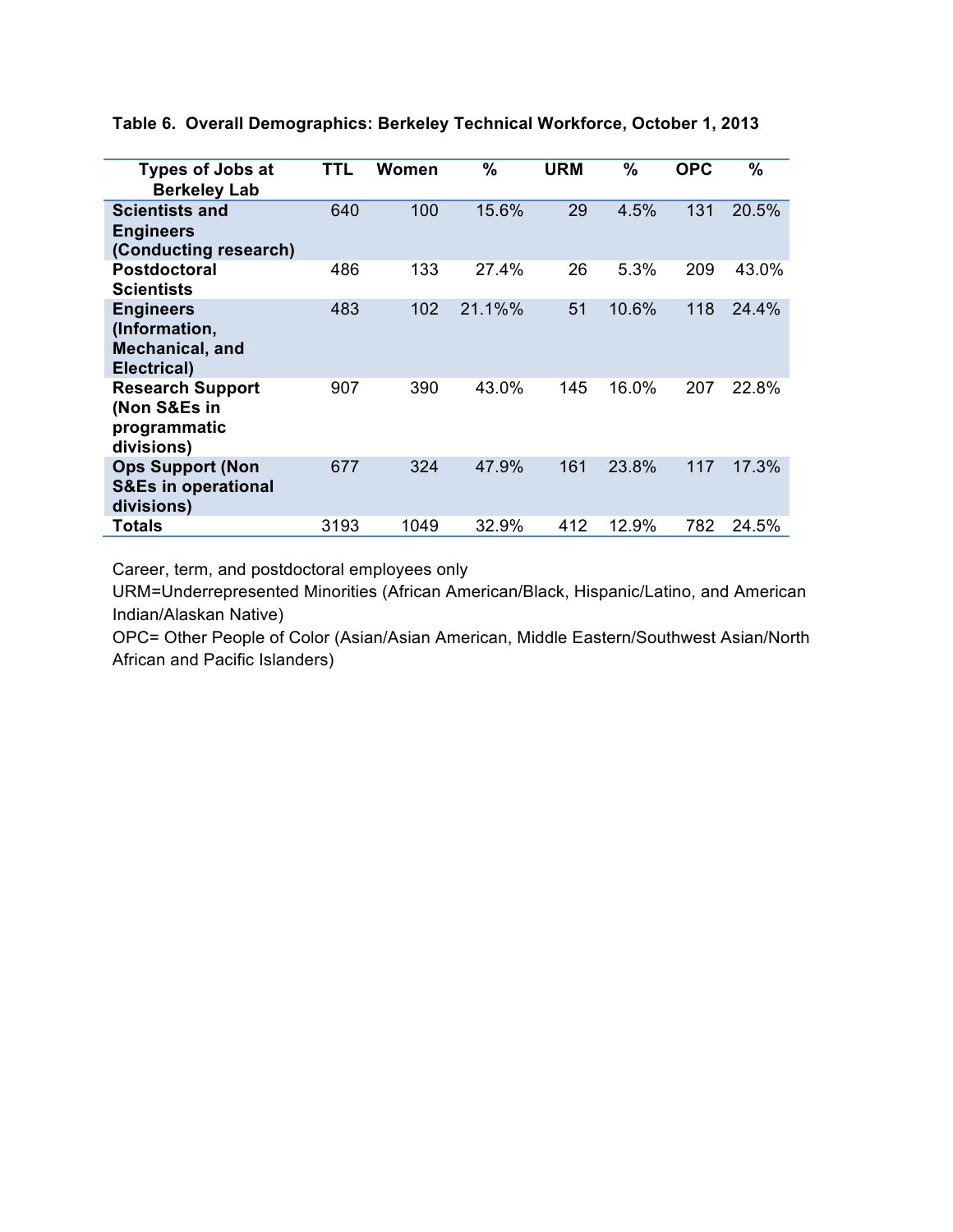#### **D. Demographics of Computing Science graduates**

 The demographics of graduates in the Computing Sciences are noteworthy. If the workforce gap identified in this report is to be overcome, then they will need to change. The Taulbee survey (Zweben et al, 2014) reported that the fraction of degrees awarded to non-US citizens continues to climb, reaching over 58% of all Computing Science doctoral degrees (see also Table 5 in the Appendix). The number of US citizens among new enrolments in PhD programs dropped by over 12% from 2012 to 2013. Indeed, extensive data shows that comparatively few US students graduate in science and engineering degree programs and the fraction of foreign nationals has steadily grown (National Academy 2007, National Science Board 2003, NSF 2004). According to (National Academy 2007), a major contributing factor is the large number of dropouts at the undergraduate level; a disproportionate number of dropouts are female or non-white.

 Data from different sources indicates that many sectors of the population are significantly underrepresented in the Computing Sciences. The Taulbee report (Zweben et al, 2014) shows declining. According to its data, in 2014 women comprise 17.2% of CS doctoral graduates and 18% of all computing doctorates, which is below the corresponding figures from the previous year. Foreign nationals are a larger fraction of the female PhDs than of the male PhDs. Participation by Hispanic and African-American students is fairly constant and low over MSc and PhD studies (Zweben et al, 2014). Less than 2% of the computational science doctorates are Hispanic or African-American students. The (CEOSE 2013) report points out some of the socio- economic factors contributing to this lack of diversity, including lack of educational preparation, lack of role models and mentors, poorly equipped schools and systemic biases (see also (National Academy 2011) on this topic). that the number of females enrolled at all levels of study in the Computing Sciences is low and

 Similar demographic data is being reported at the career level, revealing a workforce that is mostly male and mostly white. Google recently released its diversity numbers for the first time, Hispanic, and 34% Asian. Men account for 83% of the tech staff while women occupy only 21% of leadership positions and 17% of tech jobs at the company. Google has no female executive officers, and only one woman on its senior leadership team. Within the DOE, LBNL is about to release its demographic data for the first time. According to a preview of this data (see Table 6 in the Appendix), women comprise 15.6% of all scientists and engineers conducting research at LBNL and underrepresented minorities (including African American, Hispanic and American Indian) make up 4.5%. Other ethnicities (including Asian) are 20.5% of the total. The table shows that 27.4% of postdoctoral scientists at LBNL are female, which is substantially higher DOE labs. This decrease in the percentage of women from postdoctoral to career level reveals a specific retention challenge. The percentage of underrepresented minorities does not change followed by Linkedin, Yahoo, and Facebook. Google's tech staff is 1% African American, 2% than the percentage of female career employees. Similar numbers can be observed in the other from the postdoctoral to the career level, indicating a recruitment, but not a retention, problem.

 One of the reasons companies, such as Google and LinkedIn, are releasing their diversity data is because they are convinced that the only way to meet their demands for technical talent is to